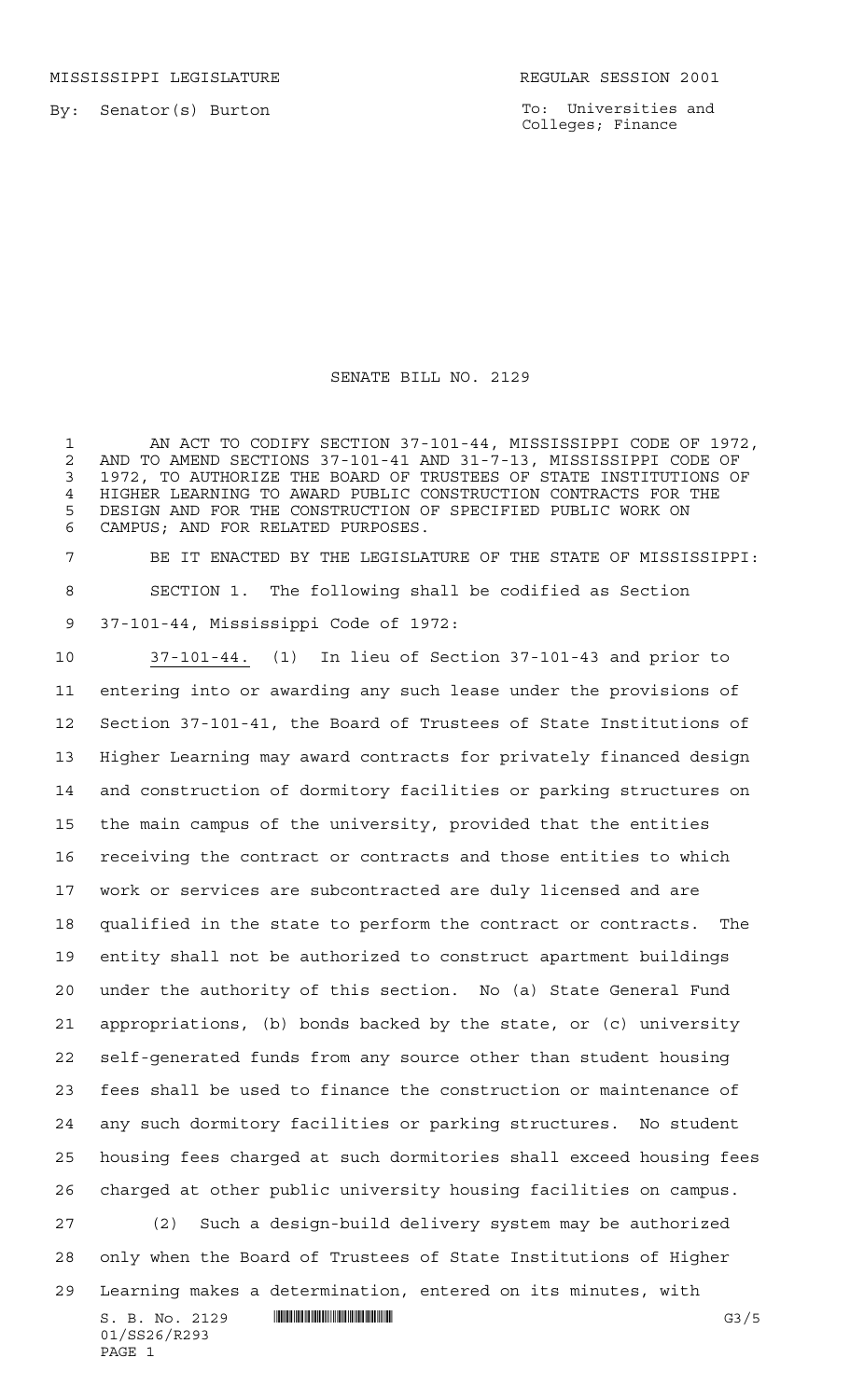specific findings for each project demonstrating how it is in the best interest of the public to enter into a design-build contract. At a minimum, such determination shall give a detailed explanation of why a design-build approach for a particular project satisfies the public need better than the traditional design-bid-build approach.

 (3) For each proposed design-build project, a two-phase procedure for awarding design-build contracts shall be adopted and shall include the following:

 $S. B. No. 2129$  . Suppose the set of  $S. B. N_O. 2129$  (a) During Phase One, and prior to solicitation of initial proposals, the board shall develop, with the assistance of a registered architect or engineer, a scope of work statement that provides prospective offerors with sufficient information regarding the board's requirements. The scope of work statement shall include floor plans showing spaces by name and number, actual net area of each space, structural module, fixed equipment, mechanical spaces, chases and circulation areas. Drawings shall show overall building dimensions and major lines of dimensions, and site plans which show topography, adjacent buildings and utilities. Drawings shall include information to adequately explain HVAC, electrical and structural requirements. Information concerning furnishings, miscellaneous equipment, layouts, lists and schedules necessary to explain the plans are to be indicated on floor plans. The registered architect or engineer engaged by the board shall also prepare preliminary specifications following the Construction Specifications Institute format and giving basic descriptions of essential building materials, finishes, components and all systems. The scope of work statement shall also include building elevations, sections and design details. Building elevations shall show fenestration and proposed exterior materials. The scope of work statement shall include general budget parameters, schedule or delivery requirements, relevant criteria for evaluation of proposals, and any other information

01/SS26/R293 PAGE 2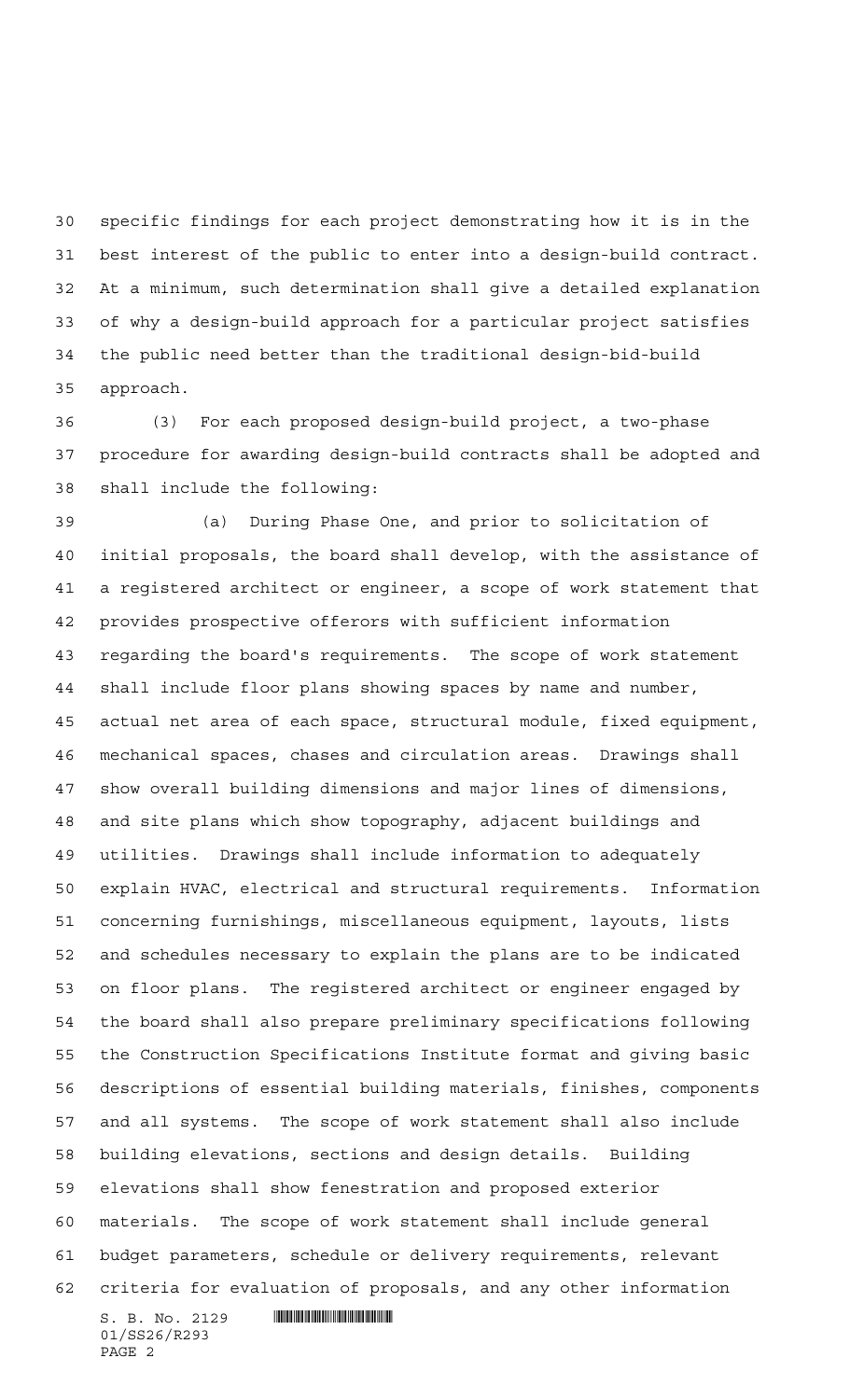necessary to enable the design-builders to submit proposals which meet the board's needs.

 (b) The board shall cause to be published once a week for at least three (3) consecutive weeks and not less than twenty-one (21) days in at least one (1) newspaper having a general circulation in the county in which the interested institution is located and in one (1) newspaper with a general statewide circulation, a notice inviting proposals for the leasing, design-build deconstruction and leasing back of said land and design-build constructed facility. Said notice shall inform potential offerors of how to obtain the scope of work statement developed for the project and the notice shall contain such other information to describe adequately the general nature and scope of the design-build project so as to promote full, equal and open competition.

 (c) The board shall accept initial proposals only from an entity able to provide, either in-house or through contractual arrangements, an experienced and qualified design-build team which shall include, at a minimum, an architect or engineer registered in Mississippi and a contractor properly licensed in Mississippi for the type of work required. From evaluation of initial proposals under Phase One, the board shall select a minimum of two (2) and a maximum of five (5) design-builders to submit proposals for Phase Two.

 (d) During Phase Two, the shortlisted firms shall be invited to submit detailed designs, specific technical concepts or solutions, pricing, scheduling and other information deemed appropriate by the board as necessary to evaluate and rank acceptability of the Phase Two proposals. After evaluation of these Phase Two proposals, the board shall award a contract to the design-builder determined to offer the best value to the public in accordance with evaluation criteria set forth in the request for

01/SS26/R293 PAGE 3

 $S.$  B. No. 2129  $\blacksquare$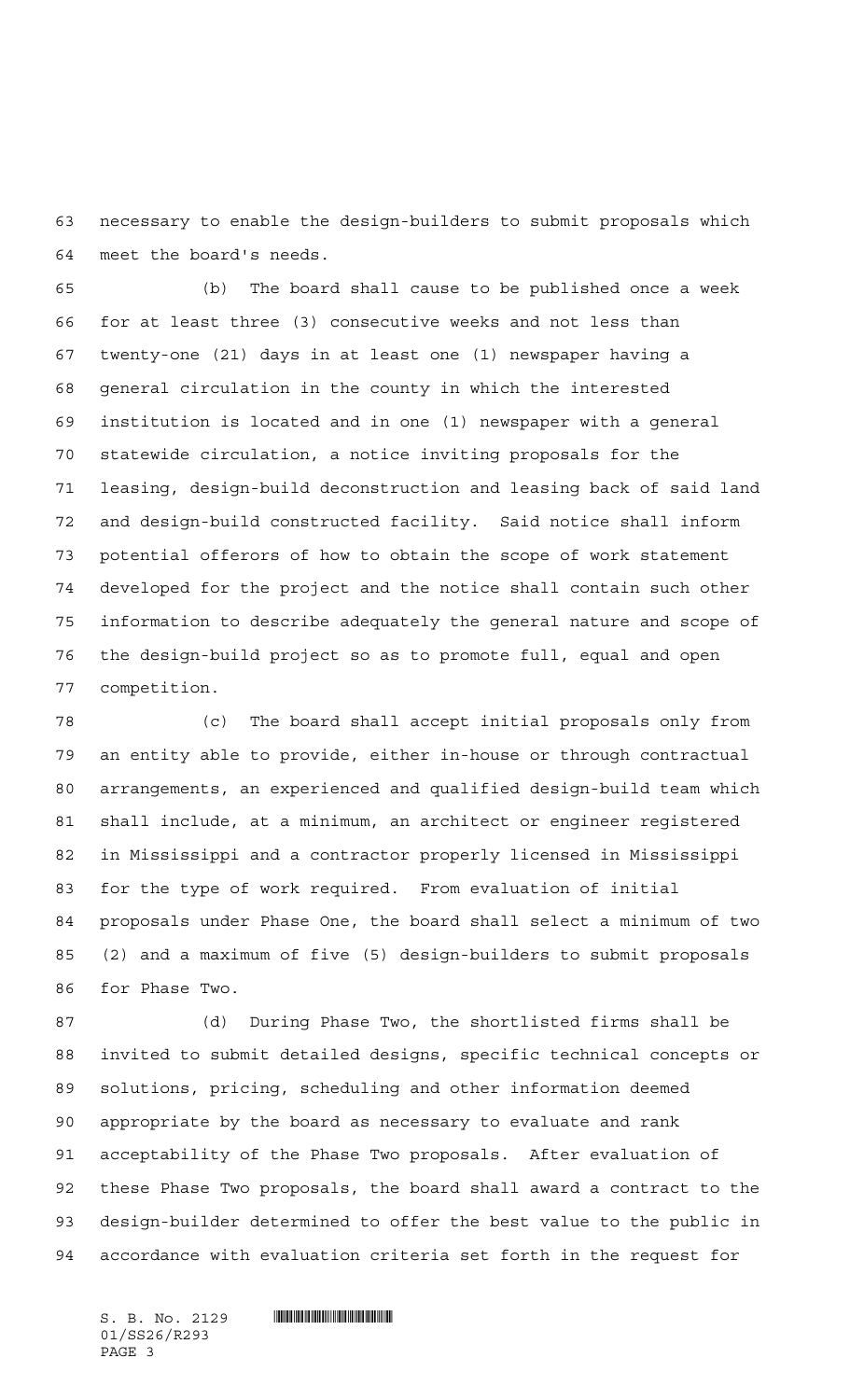proposals, of which price must be one (1) but not necessarily the only criterion.

 (e) If the board accepts a proposal other than the lowest dollar proposal actually submitted, the board shall enter on its minutes detailed calculations and a narrative summary showing why the accepted proposal was determined to provide the best value, and the board shall specifically state on its minutes the justification for its award.

 (4) All facilities governed by this section shall be designed and constructed to equal or exceed the Southern Building Code Standards in force at the time of contracting. In addition, all private contracts or private entities contracting or performing pursuant to this section shall at all times comply with all applicable laws, codes and other legal requirements pertaining to the project. In addition, all private contracts pursuant to this section shall be approved by the Public Procurement Review Board.

 (5) (a) No public official or an employee of a state agency who has duties or responsibilities related to the contracting, constructing, leasing, acquiring or operating said facility may become an employee, consultant or contract vendor to a private entity providing such design-build services to the board within one (1) year after the termination of his service or employment.

 (b) Any person violating this section shall be guilty of a misdemeanor and punished by a fine of not less than Five Hundred Dollars (\$500.00) but not more than One Thousand Dollars (\$1,000.00).

 (6) The board shall promulgate rules and regulations, consistent with this section, to ensure fair, uniform, clear and effective procedures for full, equal and open competition for design-build projects and for delivery of quality design-build projects on time, within budget, and in the public interest.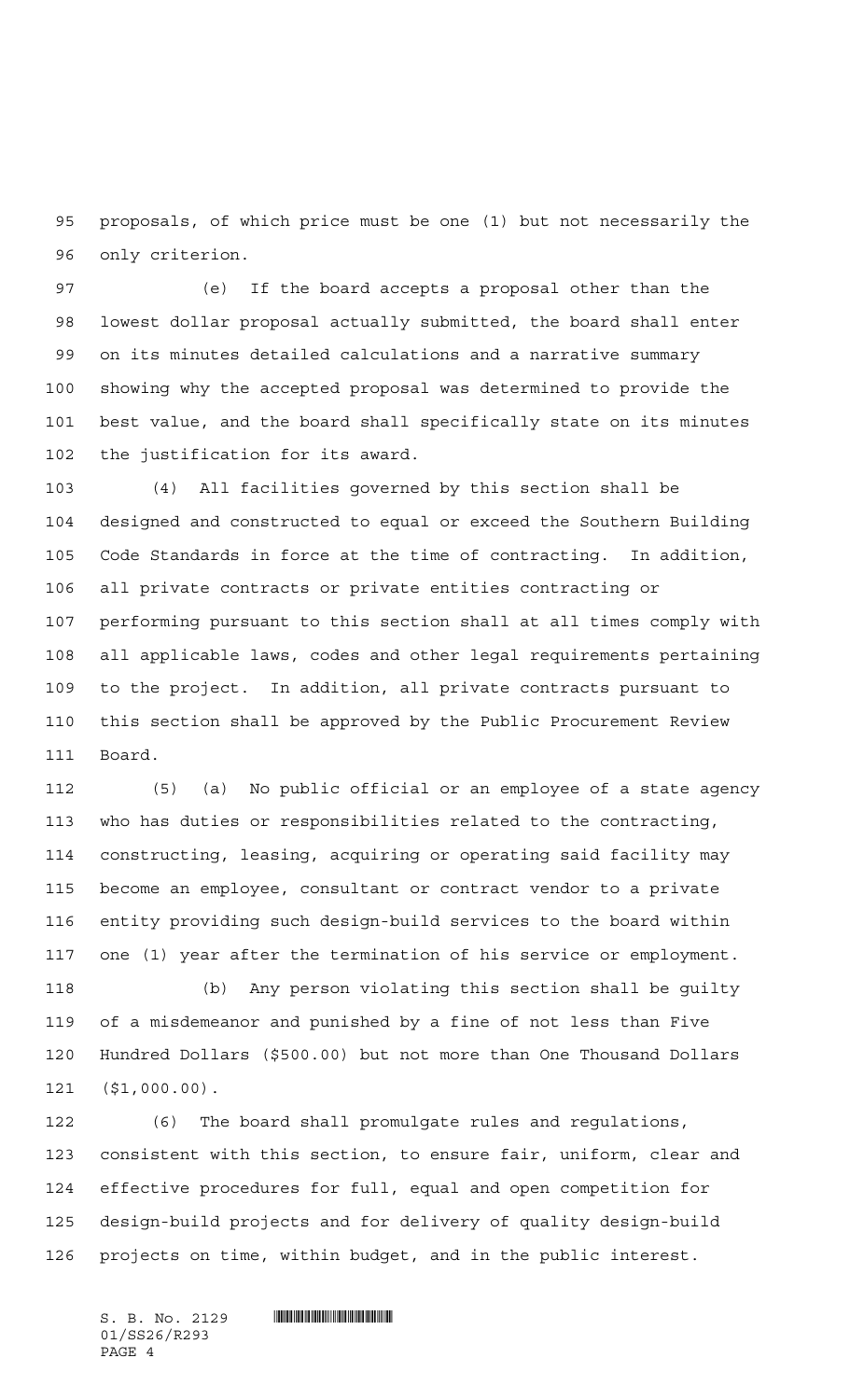(7) The board shall report annually to the Legislature the following:

 (a) The total number of design-build projects under contract, commenced and completed;

 (b) The dollar amounts of each design-build contract, both as awarded and with any adjustments, and the total dollar volume of all design-build contracts awarded; and

 (c) For each design-build project, a listing of all design-builders, architects, engineers, general contractors, and first-tier subcontractors, to include the principal office address of each such entity.

 (8) This section shall stand repealed from and after June 30, 2003.

 SECTION 2. Section 37-101-41, Mississippi Code of 1972, is amended as follows:

 37-101-41. The Board of Trustees of State Institutions of Higher Learning is hereby authorized and empowered to lease to private individuals or corporations, for a term not exceeding thirty-one (31) years, any land at any of the following state-supported institutions: University of Mississippi, Mississippi State University of Agriculture and Applied Science, Jackson State University, Mississippi Valley State University, Alcorn State University, University of Southern Mississippi, Mississippi University for Women and Delta State University, for the purpose of erecting thereon parking structures or dormitories on the main campus of the university for active faculty and students. Said dormitories or parking structures shall be constructed thereon by private financing, and shall be leased back to said board for use by the concerned state-supported institution of higher learning. The lease shall be for a fixed term of ten (10), fifteen (15) or twenty (20) years. The lease shall contain a provision permitting said board to purchase the building located

01/SS26/R293 PAGE 5

 $S. B. No. 2129$  . Suppose the set of  $S. B. N_O. 2129$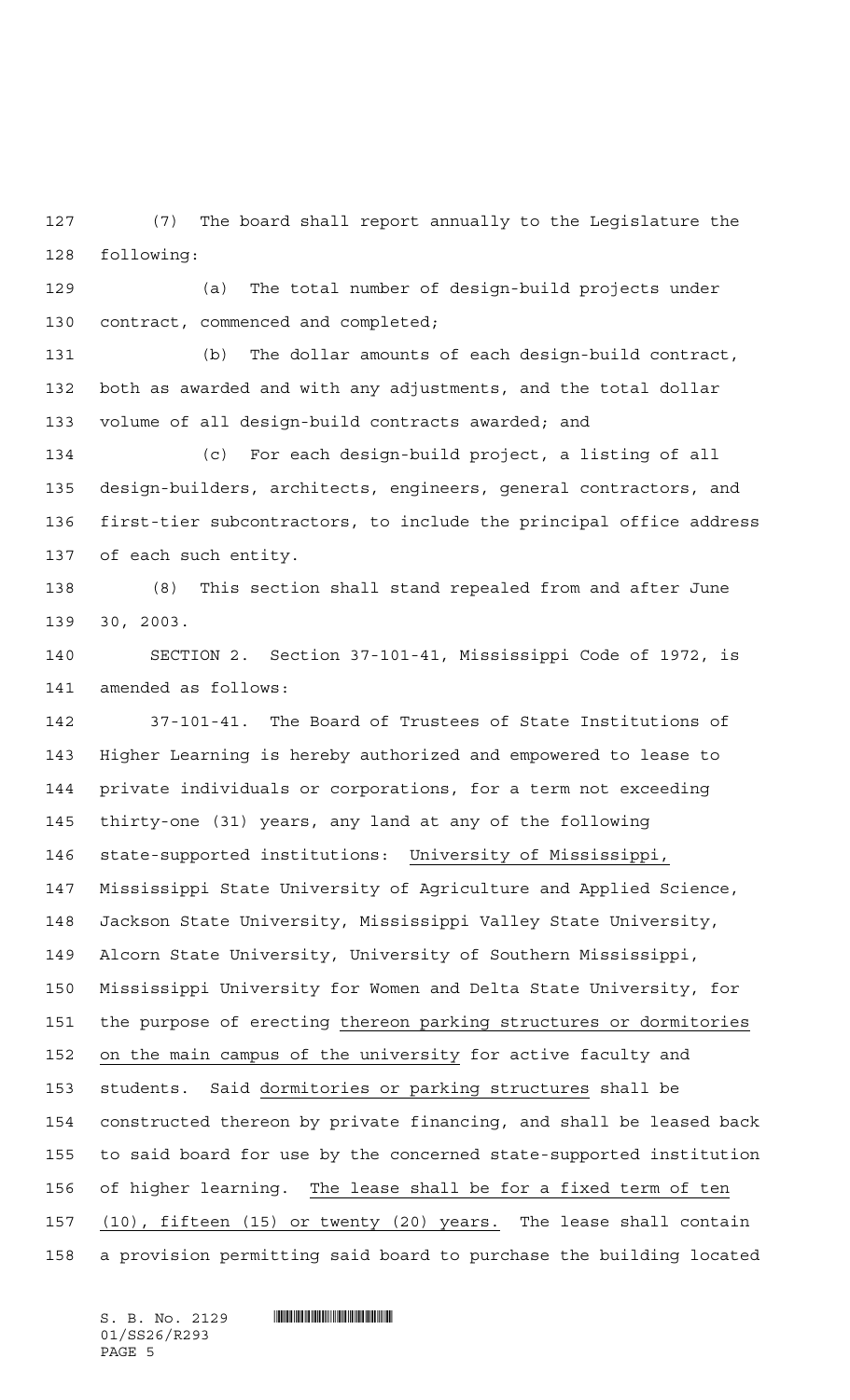thereon for the sum of one dollar (\$1.00) after payment by said board of all sums of money due under said lease.

 SECTION 3. Section 31-7-13, Mississippi Code of 1972, is amended as follows:

 31-7-13. All agencies and governing authorities shall purchase their commodities and printing; contract for garbage collection or disposal; contract for solid waste collection or disposal; contract for sewage collection or disposal; contract for public construction; and contract for rentals as herein provided.

 (a) **Bidding procedure for purchases not over \$1,500.00.** Purchases which do not involve an expenditure of more than One Thousand Five Hundred Dollars (\$1,500.00), exclusive of freight or shipping charges, may be made without advertising or otherwise requesting competitive bids. Provided, however, that nothing contained in this paragraph (a) shall be construed to prohibit any agency or governing authority from establishing procedures which require competitive bids on purchases of One Thousand Five Hundred Dollars (\$1,500.00) or less.

 (b) **Bidding procedure for purchases over \$1,500.00 but not over \$10,000.00.** Purchases which involve an expenditure of more than One Thousand Five Hundred Dollars (\$1,500.00) but not more than Ten Thousand Dollars (\$10,000.00), exclusive of freight and shipping charges may be made from the lowest and best bidder without publishing or posting advertisement for bids, provided at least two (2) competitive written bids have been obtained. Any governing authority purchasing commodities pursuant to this paragraph (b) may authorize its purchasing agent, or his designee, with regard to governing authorities other than counties, or its purchase clerk, or his designee, with regard to counties, to accept the lowest and best competitive written bid. Such authorization shall be made in writing by the governing authority and shall be maintained on file in the primary office of the agency and recorded in the official minutes of the governing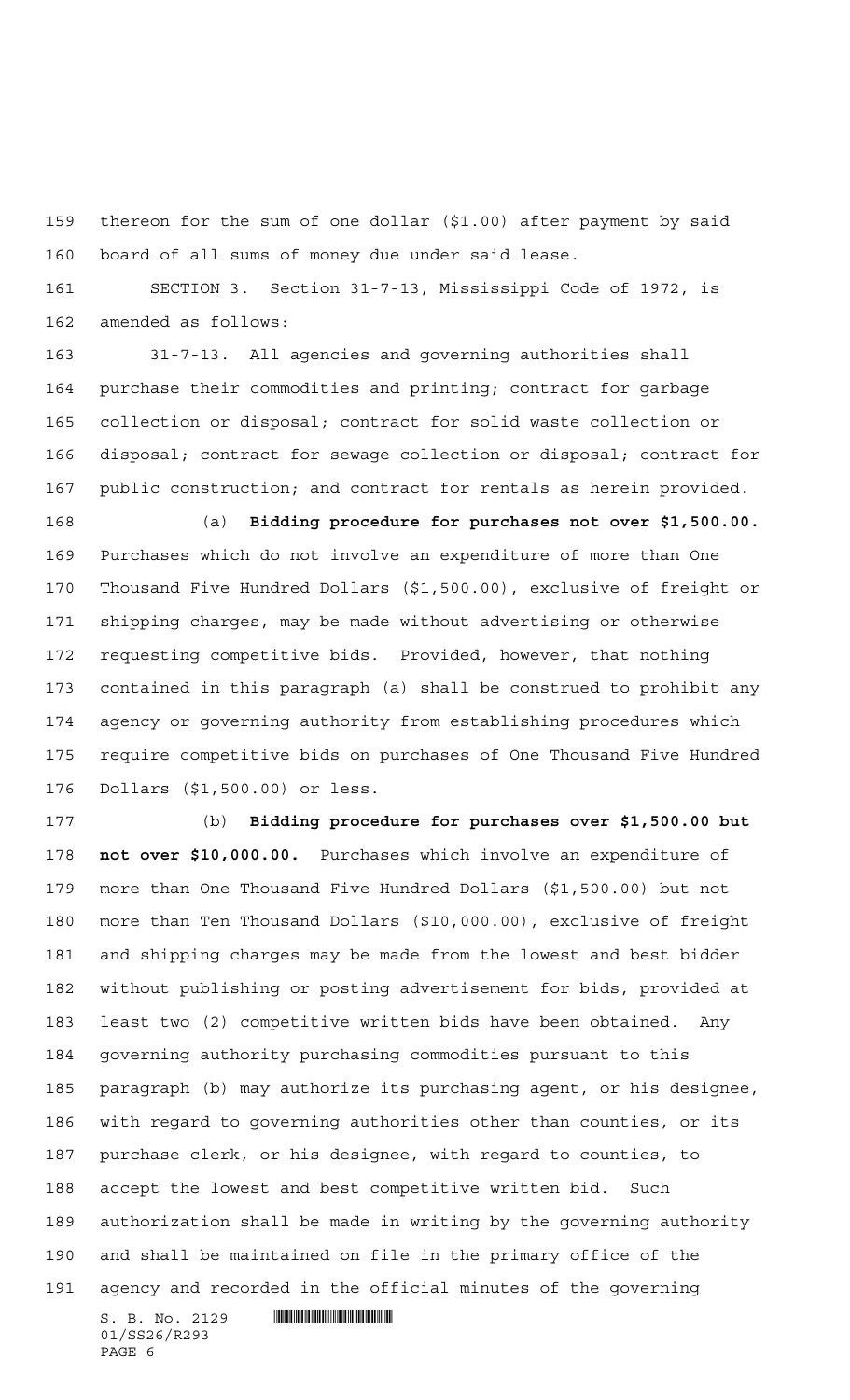authority, as appropriate. The purchasing agent or the purchase clerk, or their designee, as the case may be, and not the governing authority, shall be liable for any penalties and/or damages as may be imposed by law for any act or omission of the purchasing agent or purchase clerk, or their designee, constituting a violation of law in accepting any bid without approval by the governing authority. The term "competitive written bid" shall mean a bid submitted on a bid form furnished by the buying agency or governing authority and signed by authorized personnel representing the vendor, or a bid submitted on a vendor's letterhead or identifiable bid form and signed by authorized personnel representing the vendor. Bids may be submitted by facsimile, electronic mail or other generally accepted method of information distribution. Bids submitted by electronic transmission shall not require the signature of the vendor's representative unless required by agencies or governing authorities.

## (c) **Bidding procedure for purchases over \$10,000.00.**

 (i) **Publication requirement**. Purchases which involve an expenditure of more than Ten Thousand Dollars (\$10,000.00), exclusive of freight and shipping charges may be made from the lowest and best bidder after advertising for competitive sealed bids once each week for two (2) consecutive weeks in a regular newspaper published in the county or municipality in which such agency or governing authority is located. The date as published for the bid opening shall not be less than seven (7) working days after the last published notice; however, if the purchase involves a construction project in which the estimated cost is in excess of Fifteen Thousand Dollars (\$15,000.00), such bids shall not be opened in less than fifteen (15) working days after the last notice is published and the notice for the purchase of such construction shall be published once each week for two (2) consecutive weeks. The notice of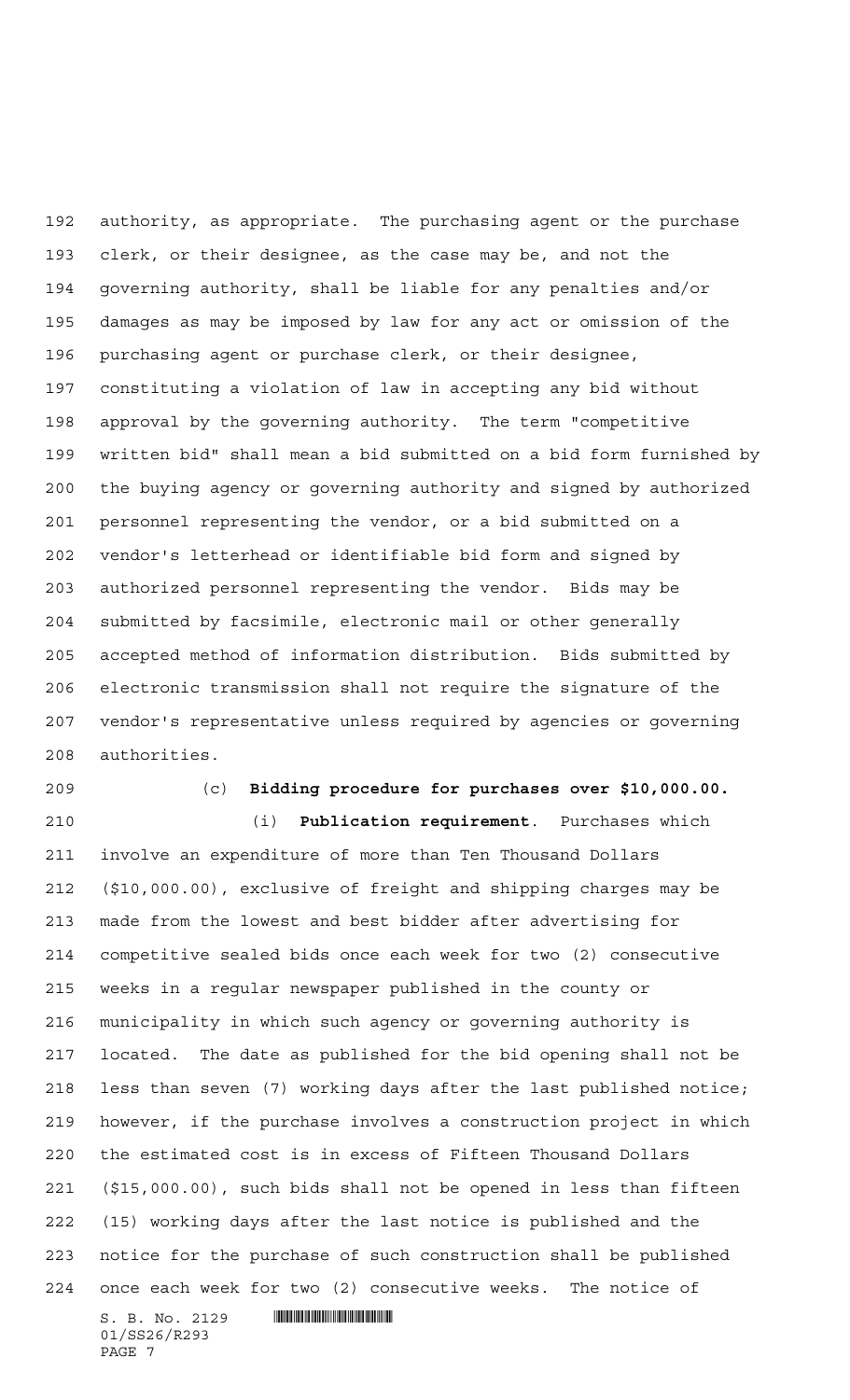intention to let contracts or purchase equipment shall state the time and place at which bids shall be received, list the contracts to be made or types of equipment or supplies to be purchased, and, if all plans and/or specifications are not published, refer to the plans and/or specifications on file. If there is no newspaper published in the county or municipality, then such notice shall be given by posting same at the courthouse, or for municipalities at the city hall, and at two (2) other public places in the county or municipality, and also by publication once each week for two (2) consecutive weeks in some newspaper having a general circulation in the county or municipality in the above provided manner. On the same date that the notice is submitted to the newspaper for publication, the agency or governing authority involved shall mail written notice to, or provide electronic notification to the main office of the Mississippi Contract Procurement Center that contains the same information as that in the published notice.

 (ii) **Bidding process amendment procedure**. If all plans and/or specifications are published in the notification, then the plans and/or specifications may not be amended. If all plans and/or specifications are not published in the notification, then amendments to the plans/specifications, bid opening date, bid opening time and place may be made, provided that the agency or governing authority maintains a list of all prospective bidders who are known to have received a copy of the bid documents and all such prospective bidders are sent copies of all amendments. This notification of amendments may be made via mail, facsimile, electronic mail or other generally accepted method of information distribution. No addendum to bid specifications may be issued within forty-eight (48) working hours of the time established for the receipt of bids unless such addendum also amends the bid opening to a date not less than five (5) working days after the date of the addendum.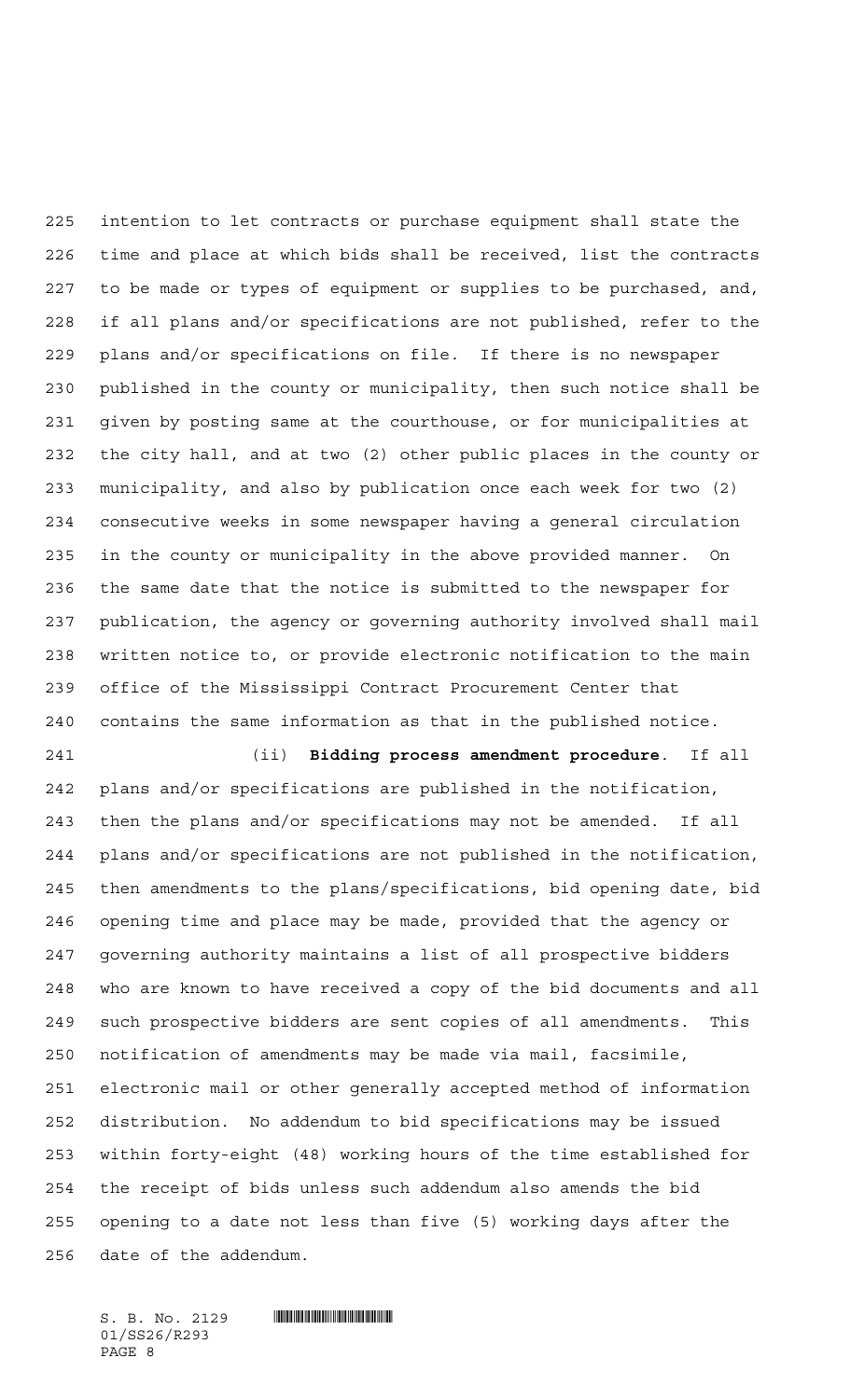(iii) **Filing requirement**. In all cases involving governing authorities, before the notice shall be published or posted, the plans or specifications for the construction or equipment being sought shall be filed with the clerk of the board of the governing authority. In addition to these requirements, a bid file shall be established which shall indicate those vendors to whom such solicitations and specifications were issued, and such file shall also contain such information as is pertinent to the bid.

 (iv) **Specification restrictions**. Specifications pertinent to such bidding shall be written so as not to exclude comparable equipment of domestic manufacture. Provided, however, that should valid justification be presented, the Department of Finance and Administration or the board of a governing authority may approve a request for specific equipment necessary to perform a specific job. Further, such justification, when placed on the minutes of the board of a governing authority, may serve as authority for that governing authority to write specifications to require a specific item of equipment needed to perform a specific job. In addition to these requirements, from and after July 1, 1990, vendors of relocatable classrooms and the specifications for the purchase of such relocatable classrooms published by local school boards shall meet all pertinent regulations of the State Board of Education, including prior approval of such bid by the State Department of Education.

## (d) **Lowest and best bid decision procedure.**

 $S. B. No. 2129$  . Suppose the set of  $S. B. N_O. 2129$  (i) **Decision procedure**. Purchases may be made from the lowest and best bidder. In determining the lowest and best bid, freight and shipping charges shall be included. Life-cycle costing, total cost bids, warranties, guaranteed buy-back provisions and other relevant provisions may be included in the best bid calculation. All best bid procedures for state agencies must be in compliance with regulations established by the

01/SS26/R293 PAGE 9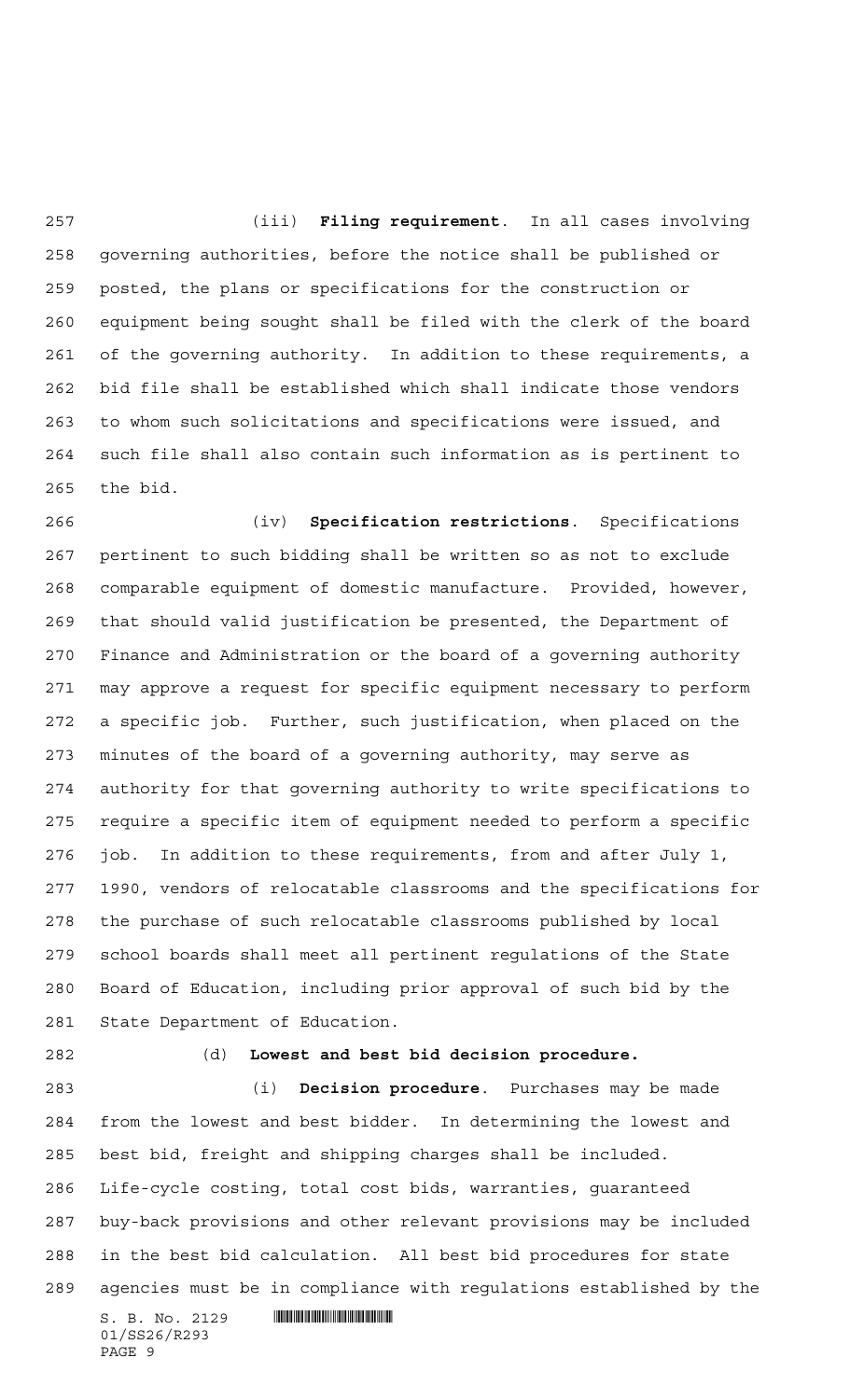Department of Finance and Administration. If any governing authority accepts a bid other than the lowest bid actually submitted, it shall place on its minutes detailed calculations and narrative summary showing that the accepted bid was determined to be the lowest and best bid, including the dollar amount of the accepted bid and the dollar amount of the lowest bid. No agency or governing authority shall accept a bid based on items not included in the specifications.

 (ii) **Construction project negotiations authority**. If the lowest and best bid is not more than ten percent (10%) above the amount of funds allocated for a public construction or renovation project, then the agency or governing authority shall be permitted to negotiate with the lowest bidder in order to enter into a contract for an amount not to exceed the funds allocated.

 (e) **Lease-purchase authorization.** For the purposes of this section, the term "equipment" shall mean equipment, furniture and, if applicable, associated software and other applicable direct costs associated with the acquisition. Any lease-purchase of equipment which an agency is not required to lease-purchase under the master lease-purchase program pursuant to Section 31-7-10 and any lease-purchase of equipment which a governing authority elects to lease-purchase may be acquired by a lease-purchase agreement under this paragraph (e). Lease-purchase financing may also be obtained from the vendor or from a third-party source after having solicited and obtained at least two (2) written competitive bids, as defined in paragraph (b) of this section, for such financing without advertising for such bids. Solicitation for the bids for financing may occur before or after acceptance of bids for the purchase of such equipment or, where no such bids for purchase are required, at any time before the purchase thereof. No such lease-purchase agreement shall be for an annual rate of interest which is greater than the overall maximum interest rate to maturity on general obligation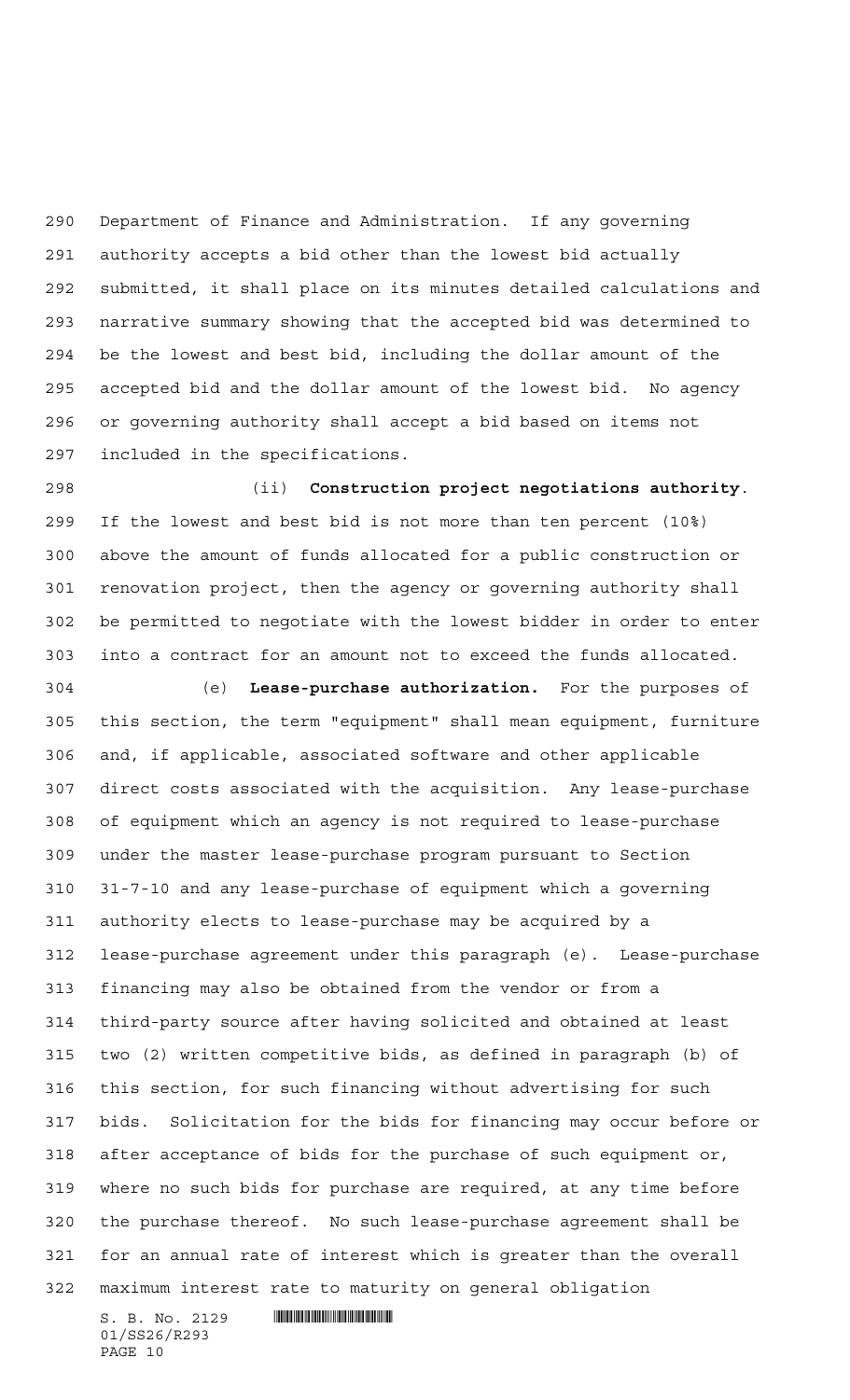indebtedness permitted under Section 75-17-101, and the term of such lease-purchase agreement shall not exceed the useful life of equipment covered thereby as determined according to the upper limit of the asset depreciation range (ADR) guidelines for the Class Life Asset Depreciation Range System established by the Internal Revenue Service pursuant to the United States Internal Revenue Code and regulations thereunder as in effect on December 31, 1980, or comparable depreciation guidelines with respect to any equipment not covered by ADR guidelines. Any lease-purchase agreement entered into pursuant to this paragraph (e) may contain any of the terms and conditions which a master lease-purchase agreement may contain under the provisions of Section 31-7-10(5), and shall contain an annual allocation dependency clause substantially similar to that set forth in Section 31-7-10(8). Each agency or governing authority entering into a lease-purchase transaction pursuant to this paragraph (e) shall maintain with respect to each such lease-purchase transaction the same information as required to be maintained by the Department of Finance and Administration pursuant to Section 31-7-10(13). However, nothing contained in this section shall be construed to permit agencies to acquire items of equipment with a total acquisition cost in the aggregate of less than Ten Thousand Dollars (\$10,000.00) by a single lease-purchase transaction. All equipment, and the purchase thereof by any lessor, acquired by lease-purchase under this paragraph and all lease-purchase payments with respect thereto shall be exempt from all Mississippi sales, use and ad valorem taxes. Interest paid on any lease-purchase agreement under this section shall be exempt from State of Mississippi income taxation.

 (f) **Alternate bid authorization.** When necessary to ensure ready availability of commodities for public works and the timely completion of public projects, no more than two (2) alternate bids may be accepted by a governing authority for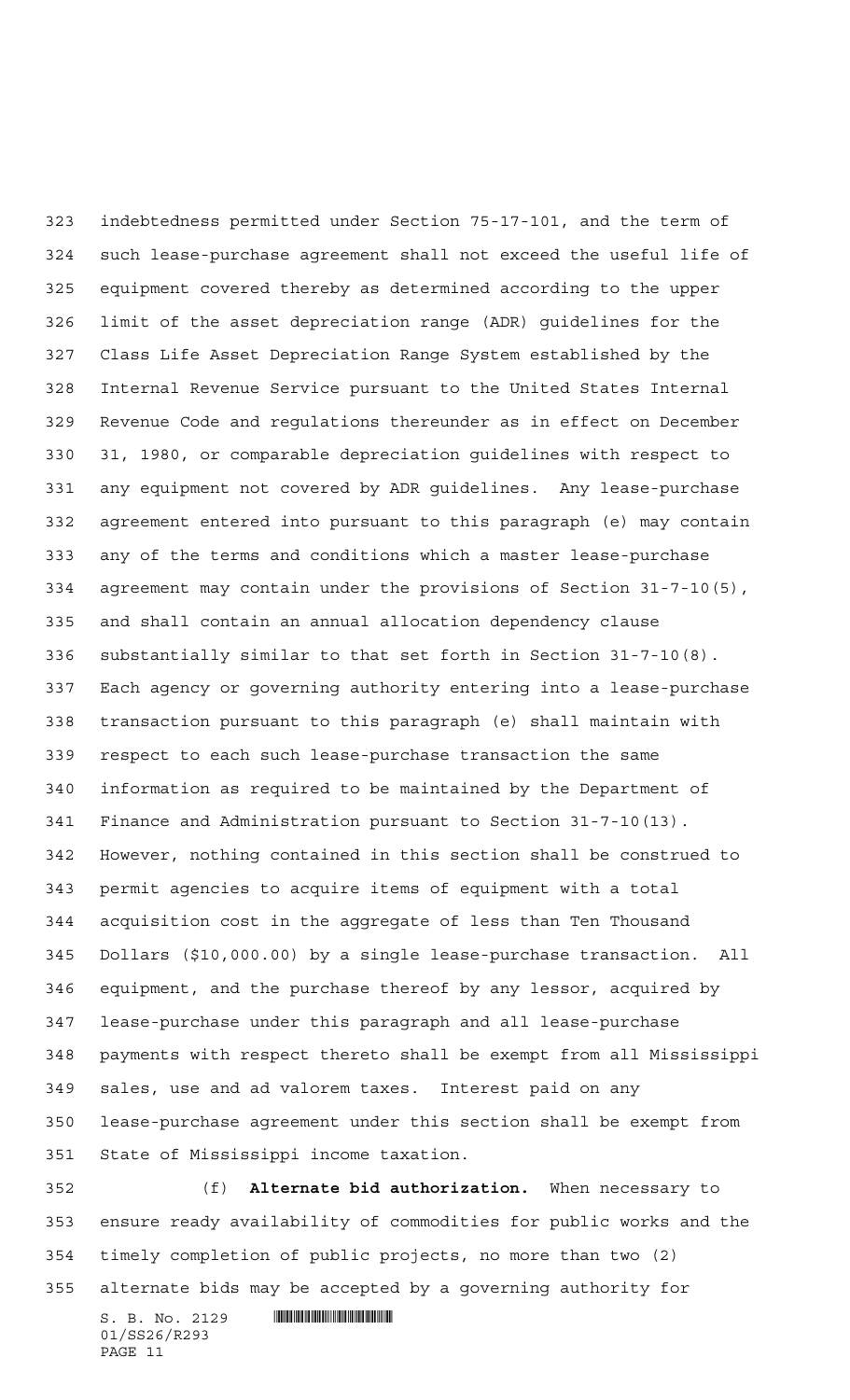commodities. No purchases may be made through use of such alternate bids procedure unless the lowest and best bidder, for reasons beyond his control, cannot deliver the commodities contained in his bid. In that event, purchases of such commodities may be made from one (1) of the bidders whose bid was accepted as an alternate.

 (g) **Construction contract change authorization.** In the event a determination is made by an agency or governing authority after a construction contract is let that changes or modifications to the original contract are necessary or would better serve the purpose of the agency or the governing authority, such agency or governing authority may, in its discretion, order such changes pertaining to the construction that are necessary under the circumstances without the necessity of further public bids; provided that such change shall be made in a commercially reasonable manner and shall not be made to circumvent the public purchasing statutes. In addition to any other authorized person, the architect or engineer hired by an agency or governing authority with respect to any public construction contract shall have the authority, when granted by an agency or governing authority, to authorize changes or modifications to the original contract without the necessity of prior approval of the agency or governing authority when any such change or modification is less than one percent (1%) of the total contract amount. The agency or governing authority may limit the number, manner or frequency of such emergency changes or modifications.

 (h) **Petroleum purchase alternative.** In addition to other methods of purchasing authorized in this chapter, when any agency or governing authority shall have a need for gas, diesel fuel, oils and/or other petroleum products in excess of the amount set forth in paragraph (a) of this section, such agency or governing authority may purchase the commodity after having solicited and obtained at least two (2) competitive written bids,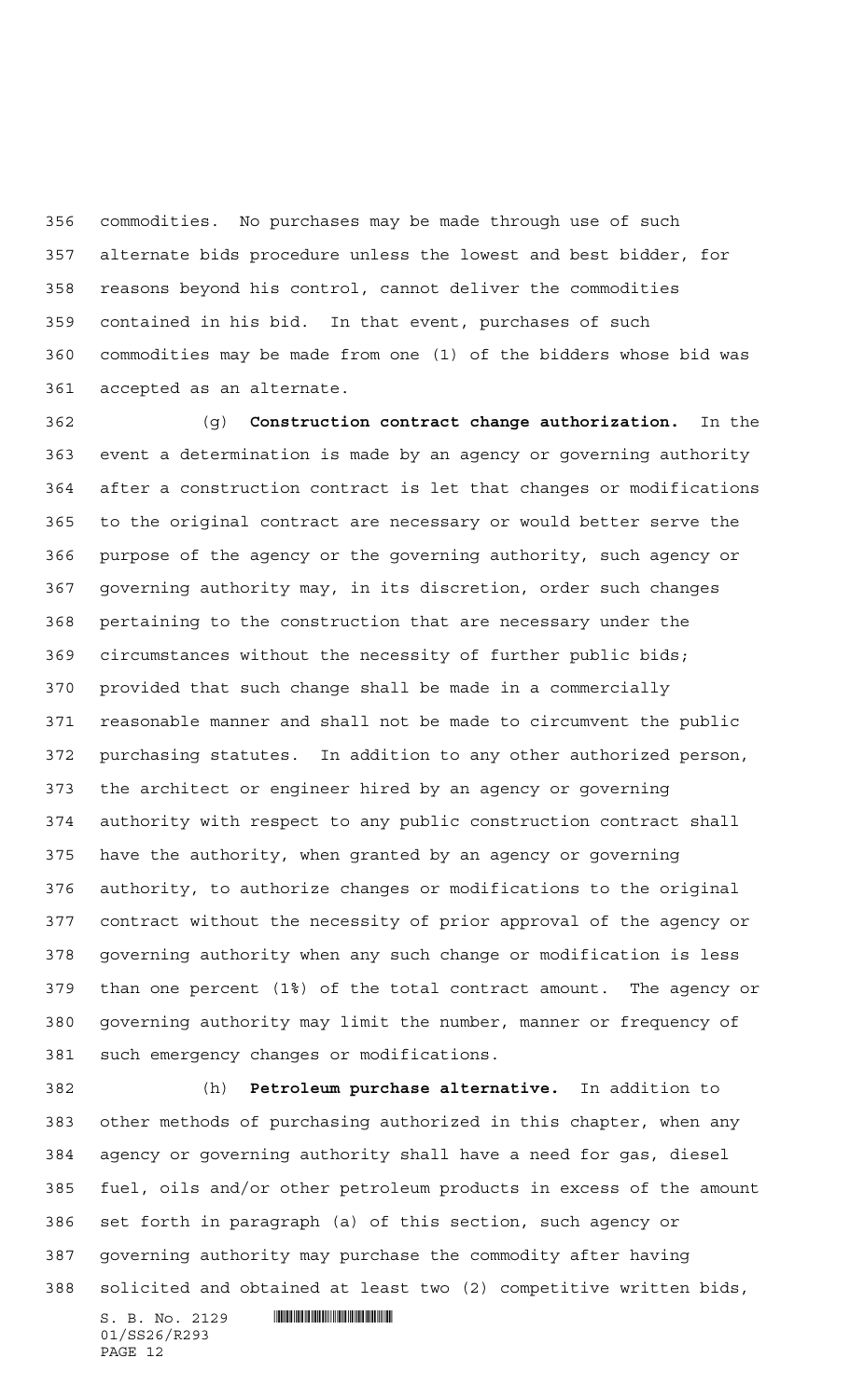as defined in paragraph (b) of this section. If two (2) competitive written bids are not obtained the entity shall comply with the procedures set forth in paragraph (c) of this section. In the event any agency or governing authority shall have advertised for bids for the purchase of gas, diesel fuel, oils and other petroleum products and coal and no acceptable bids can be obtained, such agency or governing authority is authorized and directed to enter into any negotiations necessary to secure the lowest and best contract available for the purchase of such commodities.

 (i) **Road construction petroleum products price adjustment clause authorization.** Any agency or governing authority authorized to enter into contracts for the construction, maintenance, surfacing or repair of highways, roads or streets, may include in its bid proposal and contract documents a price adjustment clause with relation to the cost to the contractor, including taxes, based upon an industry-wide cost index, of petroleum products including asphalt used in the performance or execution of the contract or in the production or manufacture of materials for use in such performance. Such industry-wide index shall be established and published monthly by the Mississippi Department of Transportation with a copy thereof to be mailed, upon request, to the clerks of the governing authority of each municipality and the clerks of each board of supervisors throughout the state. The price adjustment clause shall be based on the cost of such petroleum products only and shall not include any additional profit or overhead as part of the adjustment. The bid proposals or document contract shall contain the basis and methods of adjusting unit prices for the change in the cost of such petroleum products.

 (j) **State agency emergency purchase procedure.** If the executive head of any agency of the state shall determine that an emergency exists in regard to the purchase of any commodities or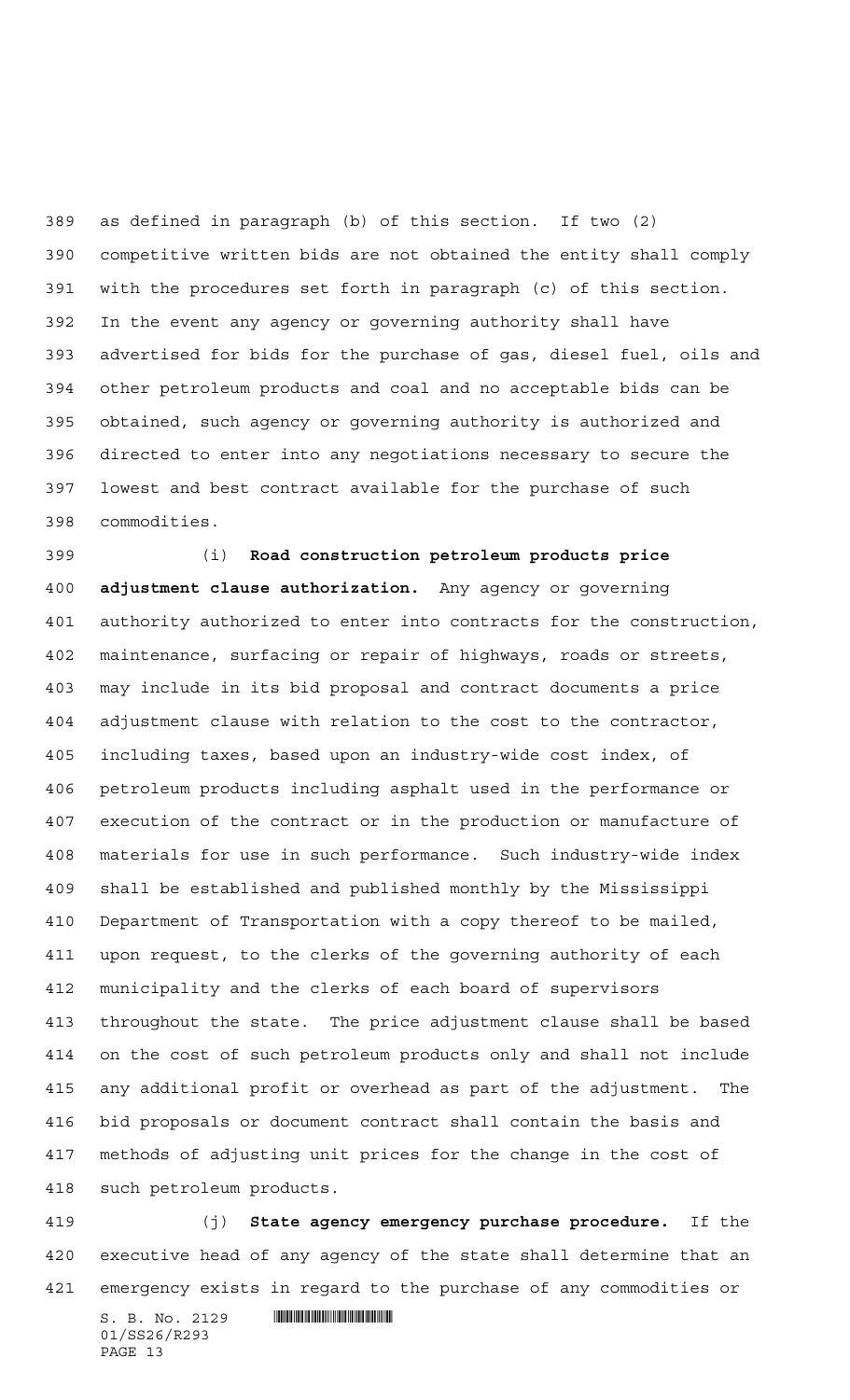repair contracts, so that the delay incident to giving opportunity for competitive bidding would be detrimental to the interests of the state, then the provisions herein for competitive bidding shall not apply and the head of such agency shall be authorized to make the purchase or repair. Total purchases so made shall only be for the purpose of meeting needs created by the emergency situation. In the event such executive head is responsible to an agency board, at the meeting next following the emergency purchase, documentation of the purchase, including a description of the commodity purchased, the purchase price thereof and the nature of the emergency shall be presented to the board and placed on the minutes of the board of such agency. The head of such agency shall, at the earliest possible date following such emergency purchase, file with the Department of Finance and Administration (i) a statement under oath certifying the conditions and circumstances of the emergency, and (ii) a certified copy of the appropriate minutes of the board of such agency, if applicable.

 (k) **Governing authority emergency purchase procedure.** If the governing authority, or the governing authority acting through its designee, shall determine that an emergency exists in regard to the purchase of any commodities or repair contracts, so that the delay incident to giving opportunity for competitive bidding would be detrimental to the interest of the governing authority, then the provisions herein for competitive bidding shall not apply and any officer or agent of such governing authority having general or special authority therefor in making such purchase or repair shall approve the bill presented therefor, and he shall certify in writing thereon from whom such purchase was made, or with whom such a repair contract was made. At the board meeting next following the emergency purchase or repair contract, documentation of the purchase or repair contract, including a description of the commodity purchased, the price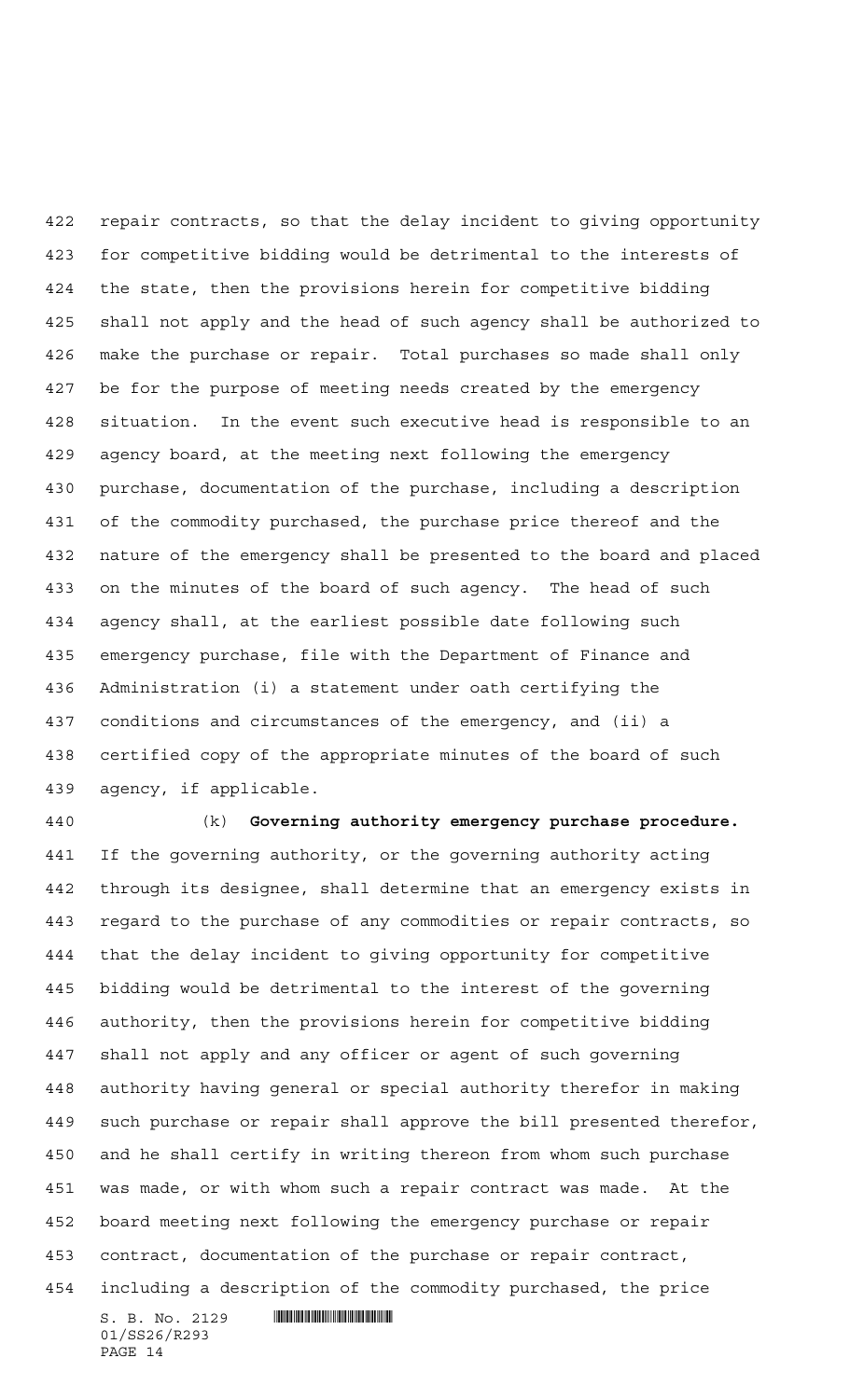thereof and the nature of the emergency shall be presented to the board and shall be placed on the minutes of the board of such governing authority.

 (l) **Hospital purchase or lease authorization.** The commissioners or board of trustees of any hospital owned or owned and operated separately or jointly by one or more counties, cities, towns, supervisors districts or election districts, or combinations thereof, may contract with such lowest and best bidder for the purchase or lease of any commodity under a contract of purchase or lease-purchase agreement whose obligatory terms do not exceed five (5) years. In addition to the authority granted herein, the commissioners or board of trustees are authorized to enter into contracts for the lease of equipment or services, or both, which it considers necessary for the proper care of patients if, in its opinion, it is not financially feasible to purchase the necessary equipment or services. Any such contract for the lease of equipment or services executed by the commissioners or board shall not exceed a maximum of five (5) years' duration and shall include a cancellation clause based on unavailability of funds. If such cancellation clause is exercised, there shall be no further liability on the part of the lessee.

 (m) **Exceptions from bidding requirements.** Excepted from bid requirements are:

 (i) **Purchasing agreements approved by department.** Purchasing agreements, contracts and maximum price regulations executed or approved by the Department of Finance and Administration.

 (ii) **Outside equipment repairs.** Repairs to equipment, when such repairs are made by repair facilities in the private sector; however, engines, transmissions, rear axles and/or other such components shall not be included in this exemption when replaced as a complete unit instead of being repaired and the need for such total component replacement is known before disassembly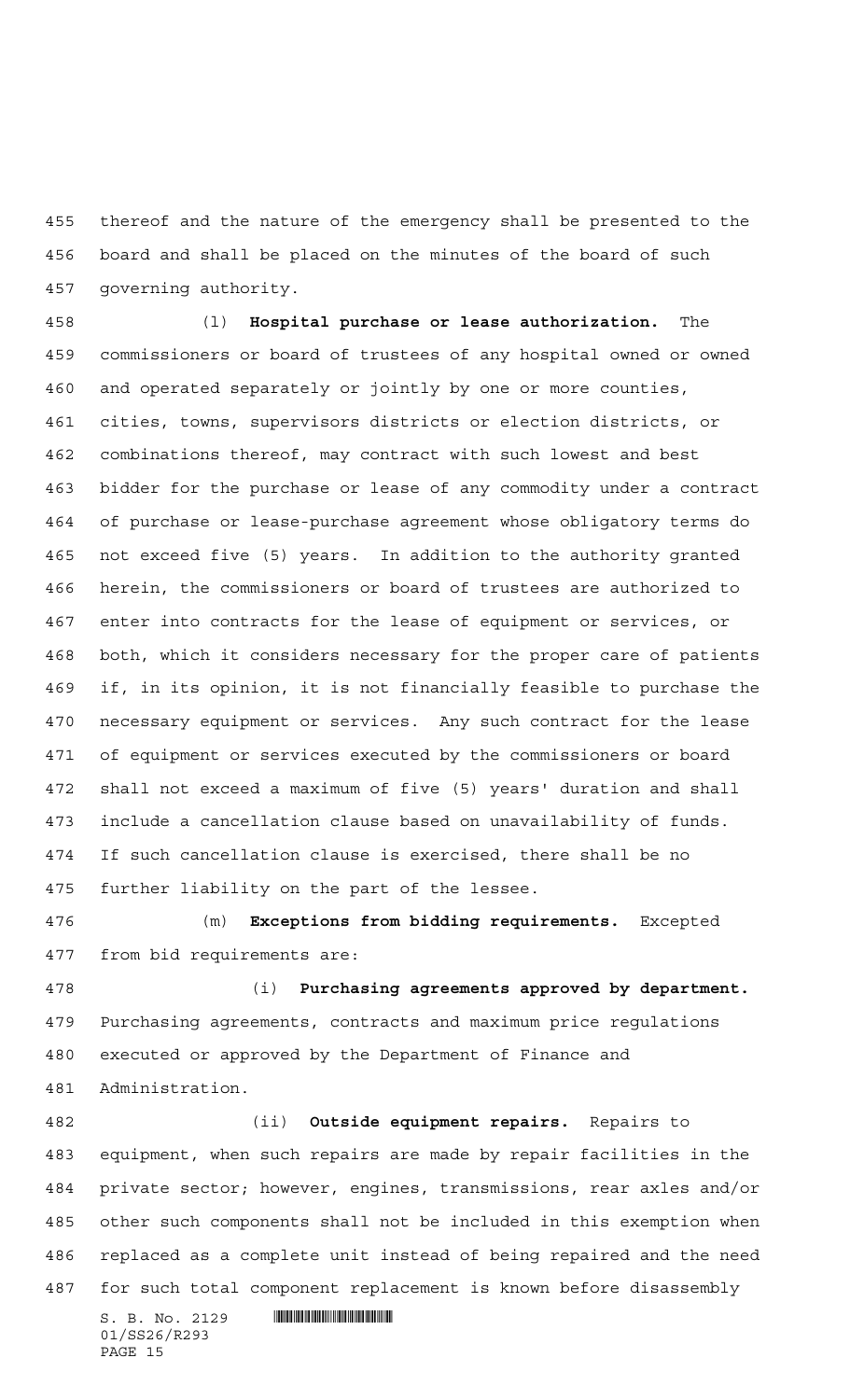of the component; provided, however, that invoices identifying the equipment, specific repairs made, parts identified by number and name, supplies used in such repairs, and the number of hours of labor and costs therefor shall be required for the payment for such repairs.

 (iii) **In-house equipment repairs.** Purchases of parts for repairs to equipment, when such repairs are made by personnel of the agency or governing authority; however, entire assemblies, such as engines or transmissions, shall not be included in this exemption when the entire assembly is being replaced instead of being repaired.

 (iv) **Raw gravel or dirt.** Raw unprocessed deposits of gravel or fill dirt which are to be removed and transported by the purchaser.

 (v) **Governmental equipment auctions.** Motor vehicles or other equipment purchased from a federal or state agency or a governing authority at a public auction held for the purpose of disposing of such vehicles or other equipment. Any purchase by a governing authority under the exemption authorized by this subparagraph (v) shall require advance authorization spread upon the minutes of the governing authority to include the listing of the item or items authorized to be purchased and the maximum bid authorized to be paid for each item or items.

 (vi) **Intergovernmental sales and transfers.** Purchases, sales, transfers or trades by governing authorities or state agencies when such purchases, sales, transfers or trades are made by a private treaty agreement or through means of negotiation, from any federal agency or authority, another governing authority or state agency of the State of Mississippi, or any state agency of another state. Nothing in this section shall permit such purchases through public auction except as provided for in subparagraph (v) of this section. It is the intent of this section to allow governmental entities to dispose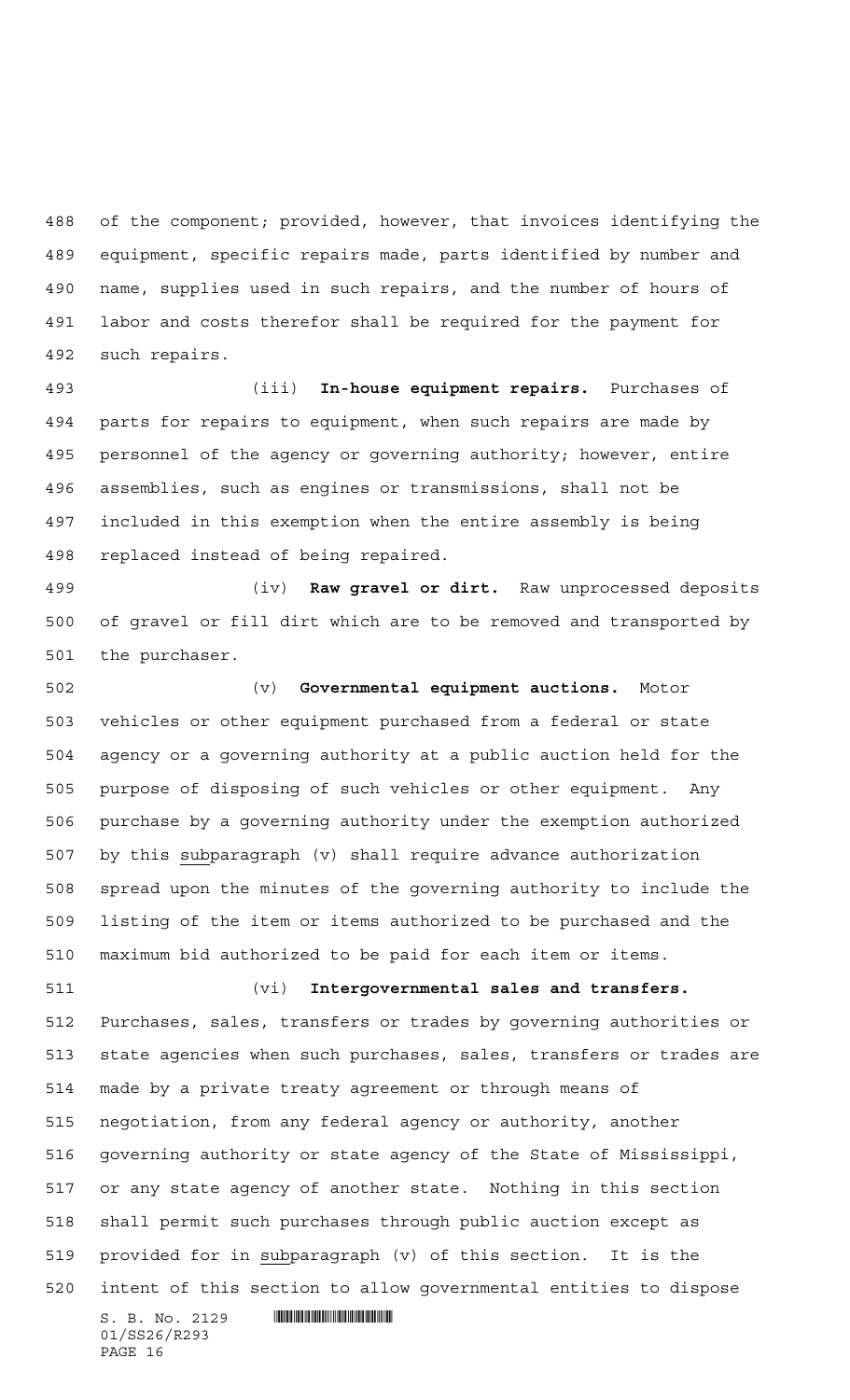of and/or purchase commodities from other governmental entities at a price that is agreed to by both parties. This shall allow for purchases and/or sales at prices which may be determined to be below the market value if the selling entity determines that the sale at below market value is in the best interest of the taxpayers of the state. Governing authorities shall place the terms of the agreement and any justification on the minutes, and state agencies shall obtain approval from the Department of Finance and Administration, prior to releasing or taking possession of the commodities.

 (vii) **Perishable supplies or food.** Perishable supplies or foods purchased for use in connection with hospitals, the school lunch programs, homemaking programs and for the feeding of county or municipal prisoners.

 (viii) **Single source items.** Noncompetitive items available from one (1) source only. In connection with the purchase of noncompetitive items only available from one (1) source, a certification of the conditions and circumstances requiring the purchase shall be filed by the agency with the Department of Finance and Administration and by the governing authority with the board of the governing authority. Upon receipt of that certification the Department of Finance and Administration or the board of the governing authority, as the case may be, may, in writing, authorize the purchase, which authority shall be noted on the minutes of the body at the next regular meeting thereafter. In those situations, a governing authority is not required to obtain the approval of the Department of Finance and Administration.

 (ix) **Waste disposal facility construction contracts.** Construction of incinerators and other facilities for disposal of solid wastes in which products either generated therein, such as steam, or recovered therefrom, such as materials for recycling, are to be sold or otherwise disposed of; provided,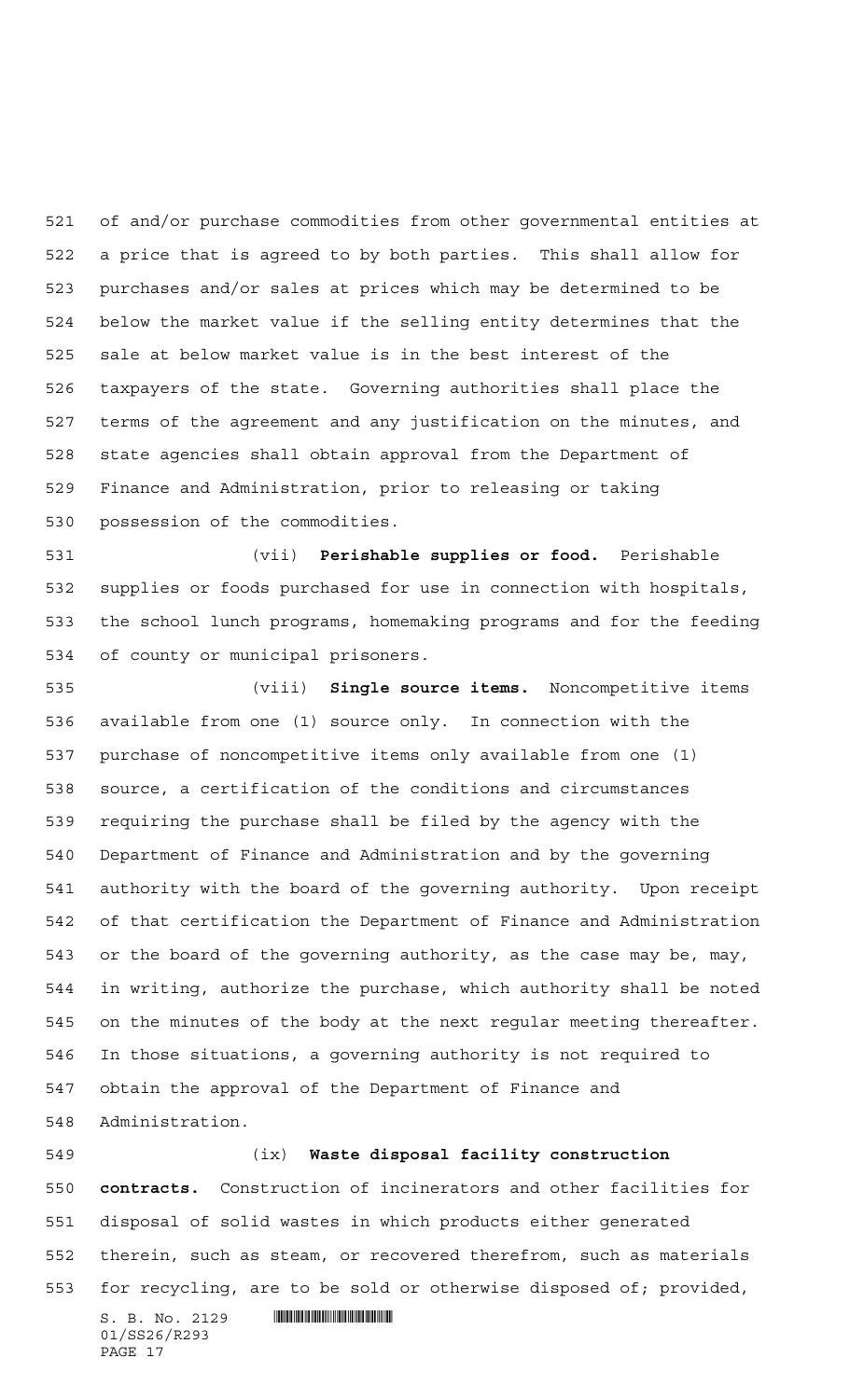however, in constructing such facilities a governing authority or agency shall publicly issue requests for proposals, advertised for in the same manner as provided herein for seeking bids for public construction projects, concerning the design, construction, ownership, operation and/or maintenance of such facilities, wherein such requests for proposals when issued shall contain terms and conditions relating to price, financial responsibility, technology, environmental compatibility, legal responsibilities and such other matters as are determined by the governing authority or agency to be appropriate for inclusion; and after responses to the request for proposals have been duly received, the governing authority or agency may select the most qualified proposal or proposals on the basis of price, technology and other relevant factors and from such proposals, but not limited to the terms thereof, negotiate and enter contracts with one or more of the persons or firms submitting proposals.

 (x) **Hospital group purchase contracts.** Supplies, commodities and equipment purchased by hospitals through group purchase programs pursuant to Section 31-7-38.

 (xi) **Information technology products.** Purchases of information technology products made by governing authorities under the provisions of purchase schedules, or contracts executed or approved by the Mississippi Department of Information Technology Services and designated for use by governing authorities.

 (xii) **Energy efficiency services and equipment.** Energy efficiency services and equipment acquired by school districts, community and junior colleges, institutions of higher learning and state agencies or other applicable governmental entities on a shared-savings, lease or lease-purchase basis pursuant to Section 31-7-14. (xiii) **Municipal electrical utility system fuel.**

Purchases of coal and/or natural gas by municipally-owned electric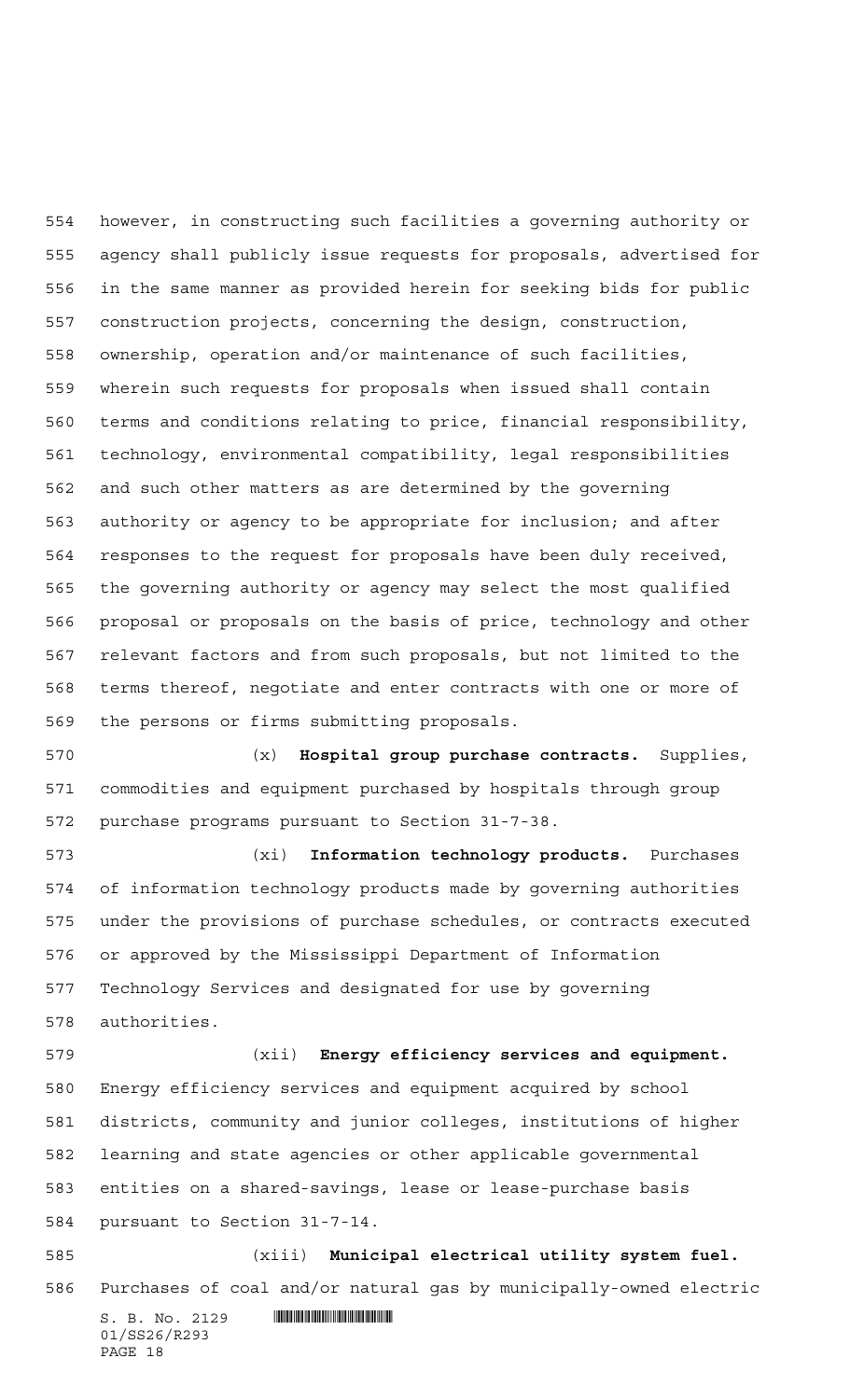power generating systems that have the capacity to use both coal and natural gas for the generation of electric power.

 (xiv) **Library books and other reference materials.** Purchases by libraries or for libraries of books and periodicals; processed film, video cassette tapes, filmstrips and slides; recorded audio tapes, cassettes and diskettes; and any such items as would be used for teaching, research or other information distribution; however, equipment such as projectors, recorders, audio or video equipment, and monitor televisions are not exempt under this subparagraph.

 (xv) **Unmarked vehicles.** Purchases of unmarked vehicles when such purchases are made in accordance with purchasing regulations adopted by the Department of Finance and Administration pursuant to Section 31-7-9(2).

 (xvi) **Election ballots.** Purchases of ballots printed pursuant to Section 23-15-351.

 (xvii) **Multichannel interactive video systems.** From and after July 1, 1990, contracts by Mississippi Authority for Educational Television with any private educational institution or private nonprofit organization whose purposes are educational in regard to the construction, purchase, lease or lease-purchase of facilities and equipment and the employment of personnel for providing multichannel interactive video systems (ITSF) in the school districts of this state.

 (xviii) **Purchases of prison industry products.** From and after January 1, 1991, purchases made by state agencies or governing authorities involving any item that is manufactured, processed, grown or produced from the state's prison industries.

 (xix) **Undercover operations equipment.** Purchases of surveillance equipment or any other high-tech equipment to be used by law enforcement agents in undercover operations, provided that any such purchase shall be in compliance with regulations established by the Department of Finance and Administration.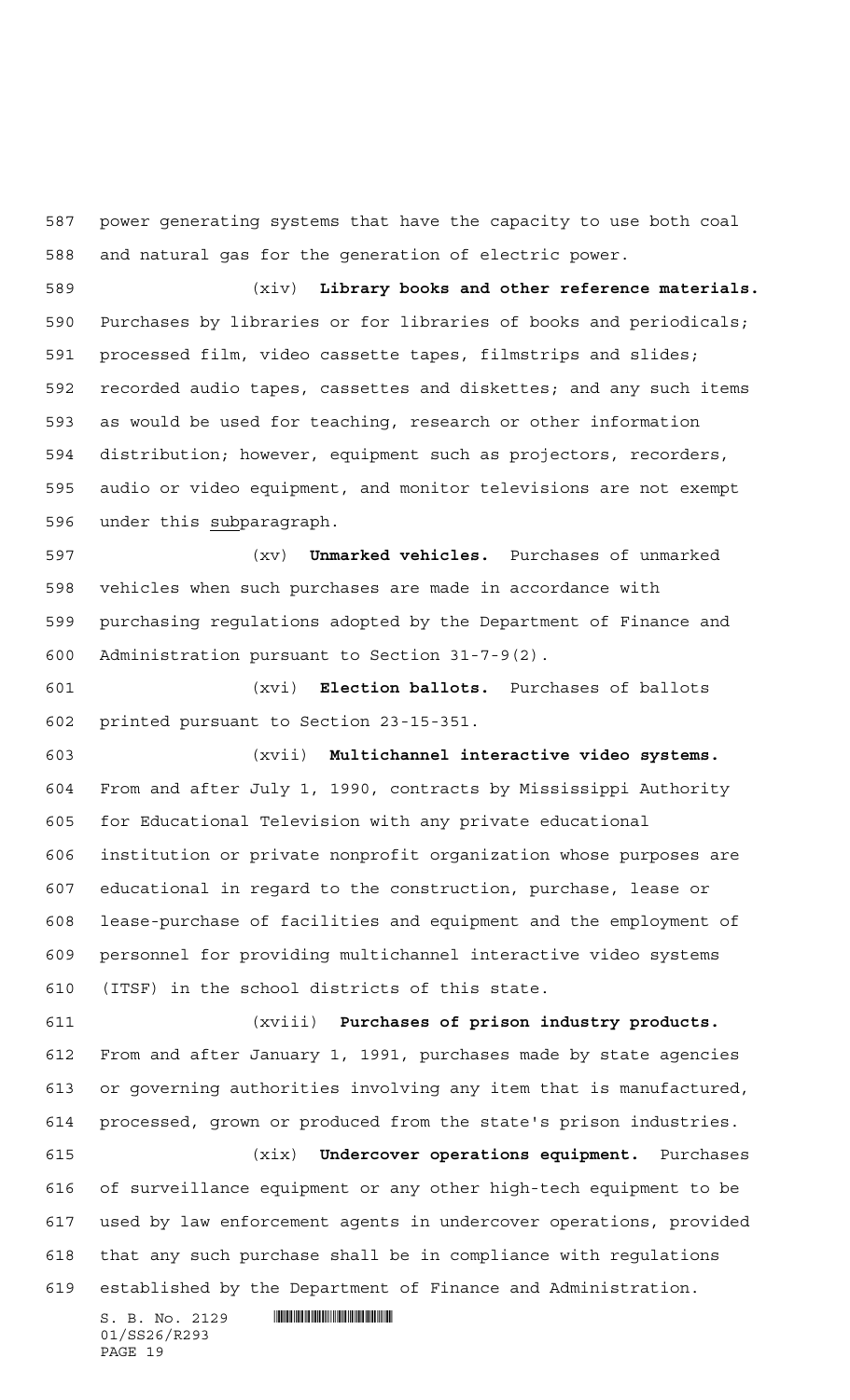(xx) **Junior college books for rent.** Purchases by community or junior colleges of textbooks which are obtained for the purpose of renting such books to students as part of a book service system.

 (xxi) **Certain school district purchases.** Purchases of commodities made by school districts from vendors with which any levying authority of the school district, as defined in Section 37-57-1, has contracted through competitive bidding procedures for purchases of the same commodities.

 (xxii) **Garbage, solid waste and sewage contracts.** Contracts for garbage collection or disposal, contracts for solid waste collection or disposal and contracts for sewage collection or disposal.

 (xxiii) **Municipal water tank maintenance contracts.** Professional maintenance program contracts for the repair or maintenance of municipal water tanks, which provide professional services needed to maintain municipal water storage tanks for a fixed annual fee for a duration of two (2) or more years.

 (xxiv) **Purchases of Mississippi Industries for the Blind products.** Purchases made by state agencies or governing authorities involving any item that is manufactured, processed or produced by the Mississippi Industries for the Blind.

 (xxv) **Purchases of state-adopted textbooks.** Purchases of state-adopted textbooks by public school districts.

 (xxvi) **Certain purchases under the Mississippi Major Economic Impact Act**. Contracts entered into pursuant to the provisions of Section 57-75-9(2) and (3).

 (xxvii) **Procurement of design and construction services by universities.** Nothing in this section restricts the right of the Board of Trustees of State Institutions of Higher

Learning to award privately financed contracts for the design and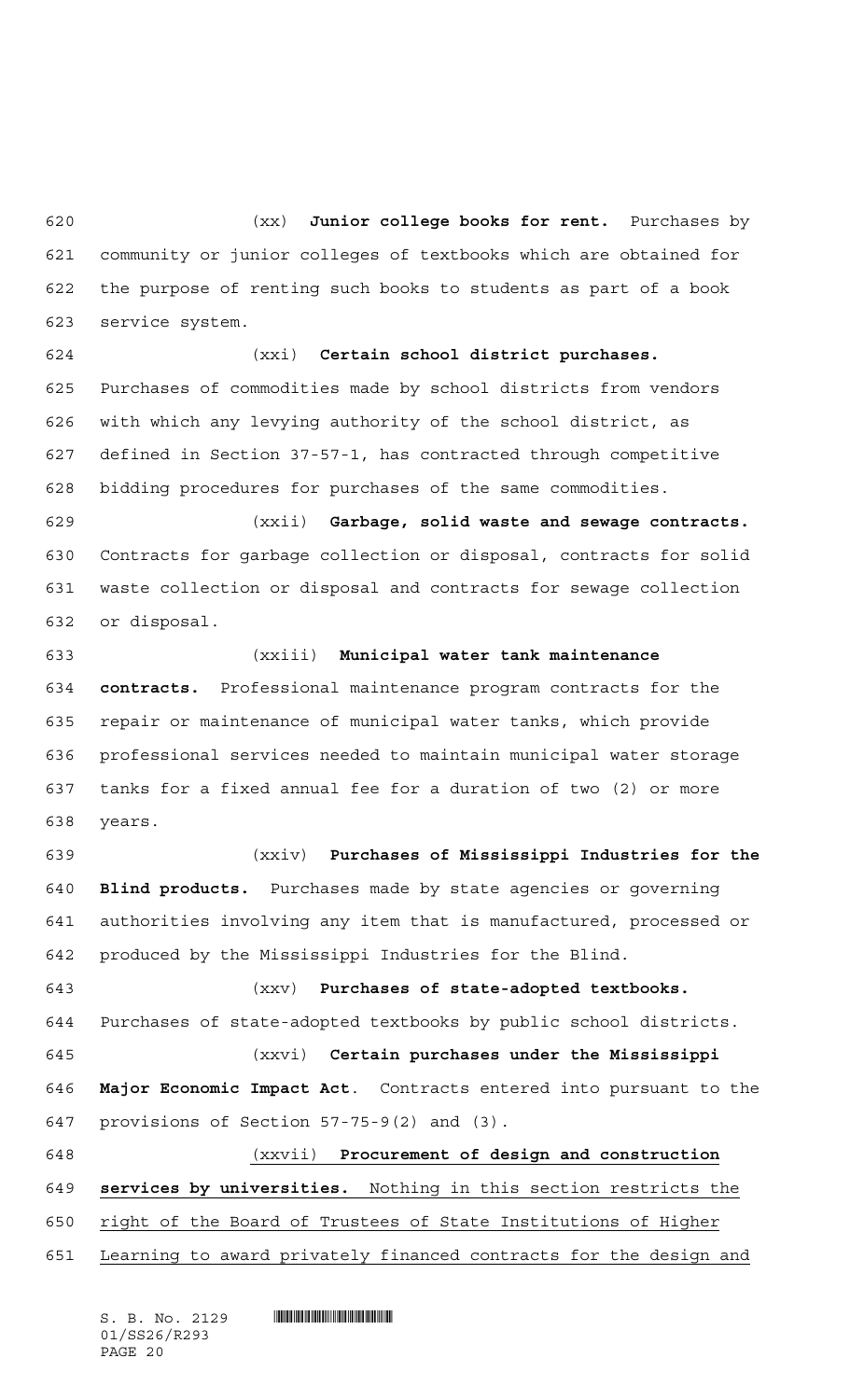for the construction of dormitories or parking structures on the

main campus of the university, as provided in Section 37-101-44.

 This subparagraph (xxvii) shall stand repealed from and after June 30, 2004.

 (n) **Term contract authorization.** All contracts for the purchase of:

 (i) All contracts for the purchase of commodities, equipment and public construction (including, but not limited to, repair and maintenance), may be let for periods of not more than sixty (60) months in advance, subject to applicable statutory provisions prohibiting the letting of contracts during specified periods near the end of terms of office. Term contracts for a period exceeding twenty-four (24) months shall also be subject to ratification or cancellation by governing authority boards taking office subsequent to the governing authority board entering the contract.

 (ii) Bid proposals and contracts may include price adjustment clauses with relation to the cost to the contractor based upon a nationally published industry-wide or nationally published and recognized cost index. The cost index used in a price adjustment clause shall be determined by the Department of Finance and Administration for the state agencies and by the governing board for governing authorities. The bid proposal and contract documents utilizing a price adjustment clause shall contain the basis and method of adjusting unit prices for the change in the cost of such commodities, equipment and public construction.

 (o) **Purchase law violation prohibition and vendor penalty.** No contract or purchase as herein authorized shall be made for the purpose of circumventing the provisions of this section requiring competitive bids, nor shall it be lawful for any person or concern to submit individual invoices for amounts within those authorized for a contract or purchase where the actual value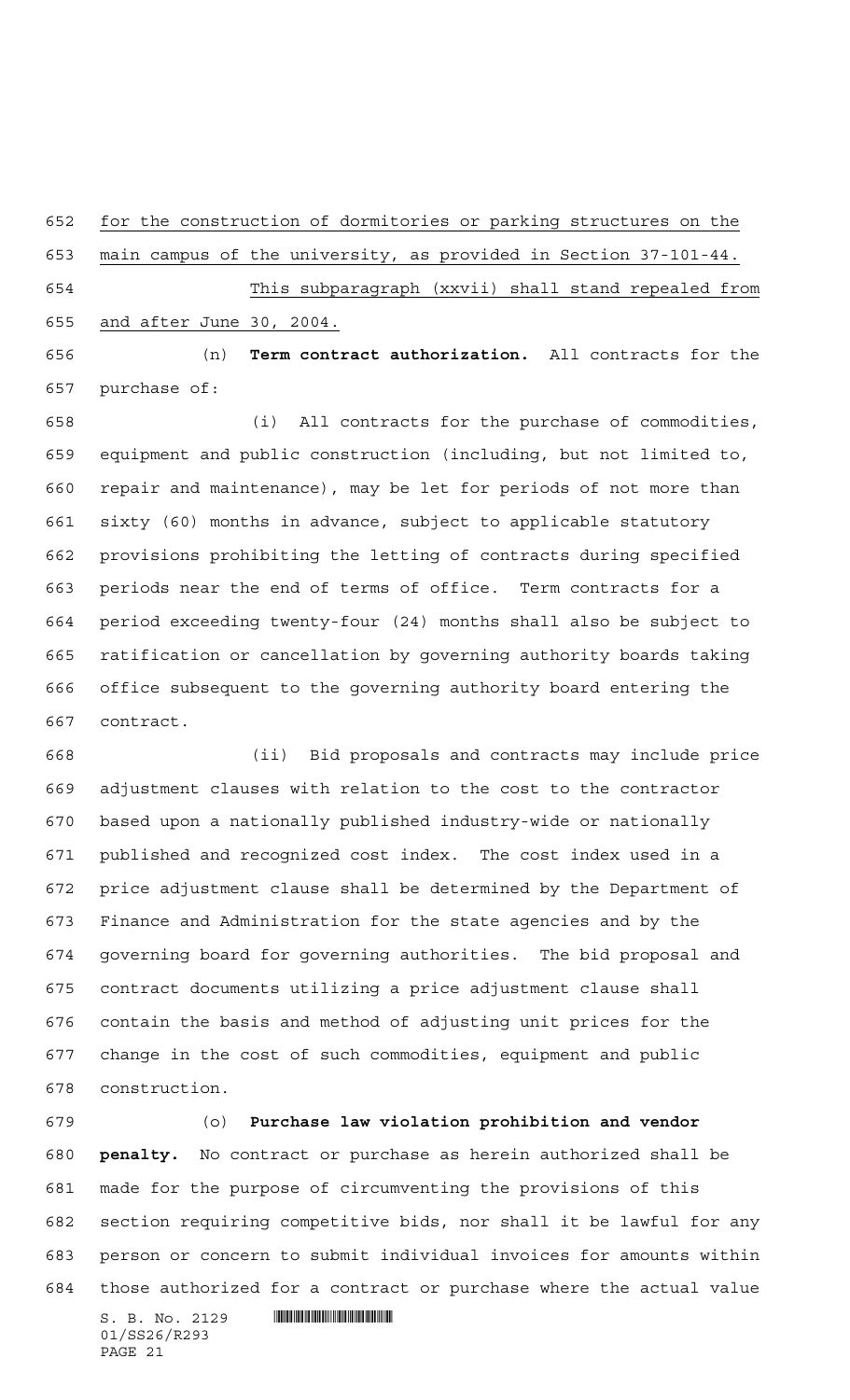of the contract or commodity purchased exceeds the authorized amount and the invoices therefor are split so as to appear to be authorized as purchases for which competitive bids are not required. Submission of such invoices shall constitute a misdemeanor punishable by a fine of not less than Five Hundred Dollars (\$500.00) nor more than One Thousand Dollars (\$1,000.00), or by imprisonment for thirty (30) days in the county jail, or both such fine and imprisonment. In addition, the claim or claims submitted shall be forfeited.

 (p) **Electrical utility petroleum-based equipment purchase procedure.** When in response to a proper advertisement therefor, no bid firm as to price is submitted to an electric utility for power transformers, distribution transformers, power breakers, reclosers or other articles containing a petroleum product, the electric utility may accept the lowest and best bid therefor although the price is not firm.

 (q) **Fuel management system bidding procedure.** Any governing authority or agency of the state shall, before contracting for the services and products of a fuel management or fuel access system, enter into negotiations with not fewer than two (2) sellers of fuel management or fuel access systems for competitive written bids to provide the services and products for the systems. In the event that the governing authority or agency cannot locate two (2) sellers of such systems or cannot obtain bids from two (2) sellers of such systems, it shall show proof that it made a diligent, good-faith effort to locate and negotiate with two (2) sellers of such systems. Such proof shall include, but not be limited to, publications of a request for proposals and letters soliciting negotiations and bids. For purposes of this paragraph (q), a fuel management or fuel access system is an automated system of acquiring fuel for vehicles as well as management reports detailing fuel use by vehicles and drivers, and the term "competitive written bid" shall have the meaning as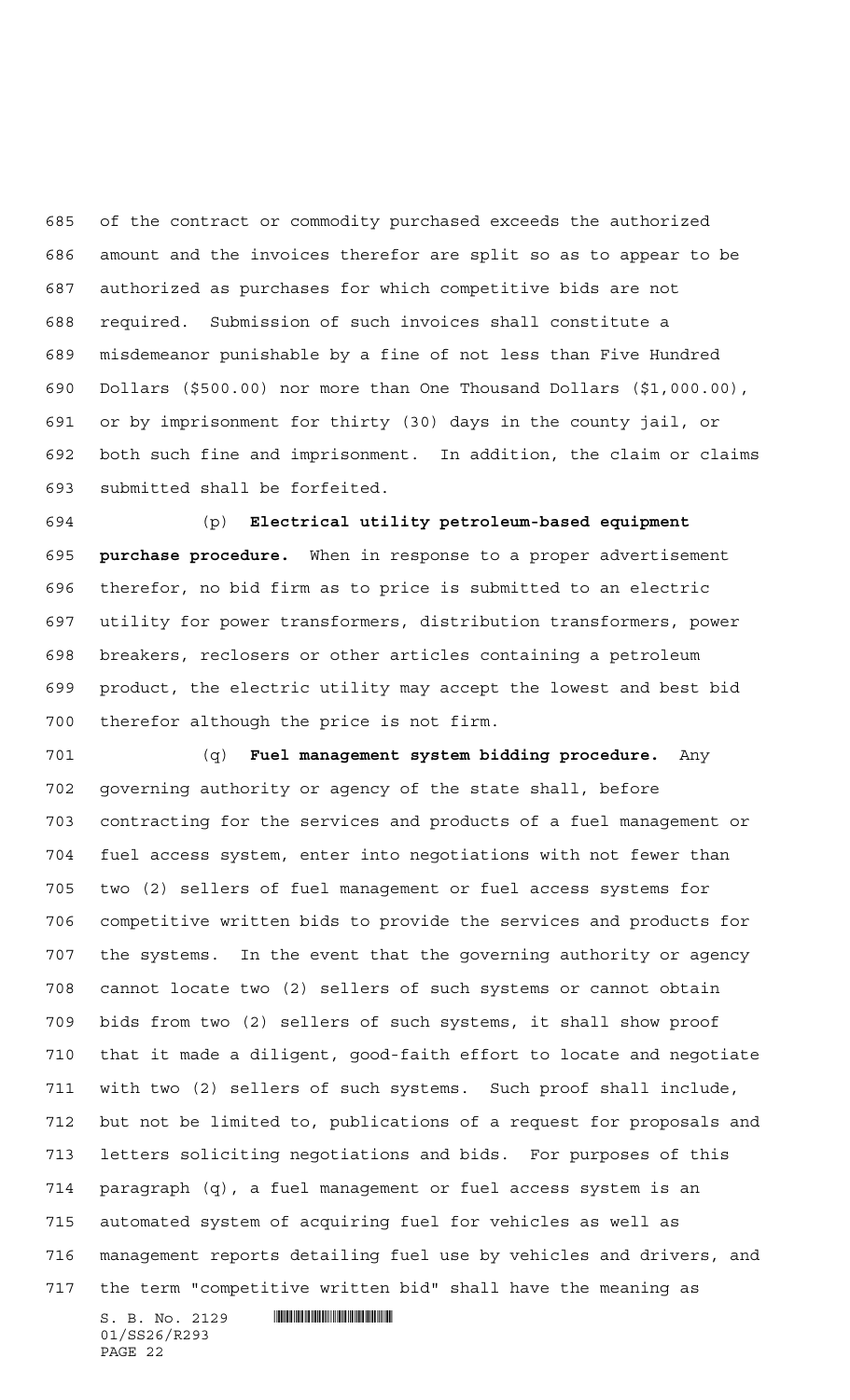defined in paragraph (b) of this section. Governing authorities and agencies shall be exempt from this process when contracting for the services and products of a fuel management or fuel access systems under the terms of a state contract established by the Office of Purchasing and Travel.

 (r) **Solid waste contract proposal procedure.** Before entering into any contract for garbage collection or disposal, contract for solid waste collection or disposal or contract for sewage collection or disposal, which involves an expenditure of more than Fifty Thousand Dollars (\$50,000.00), a governing authority or agency shall issue publicly a request for proposals concerning the specifications for such services which shall be advertised for in the same manner as provided in this section for seeking bids for purchases which involve an expenditure of more than Ten Thousand Dollars (\$10,000.00). Any request for proposals when issued shall contain terms and conditions relating to price, financial responsibility, technology, legal responsibilities and other relevant factors as are determined by the governing authority or agency to be appropriate for inclusion; all factors determined relevant by the governing authority or agency or required by this paragraph (r) shall be duly included in the advertisement to elicit proposals. After responses to the request for proposals have been duly received, the governing authority or agency shall select the most qualified proposal or proposals on the basis of price, technology and other relevant factors and from such proposals, but not limited to the terms thereof, negotiate and enter contracts with one or more of the persons or firms submitting proposals. If the governing authority or agency deems none of the proposals to be qualified or otherwise acceptable, the request for proposals process may be reinitiated. Notwithstanding any other provisions of this paragraph, where a county with at least thirty-five thousand (35,000) nor more than forty thousand (40,000) population, according to the 1990 federal decennial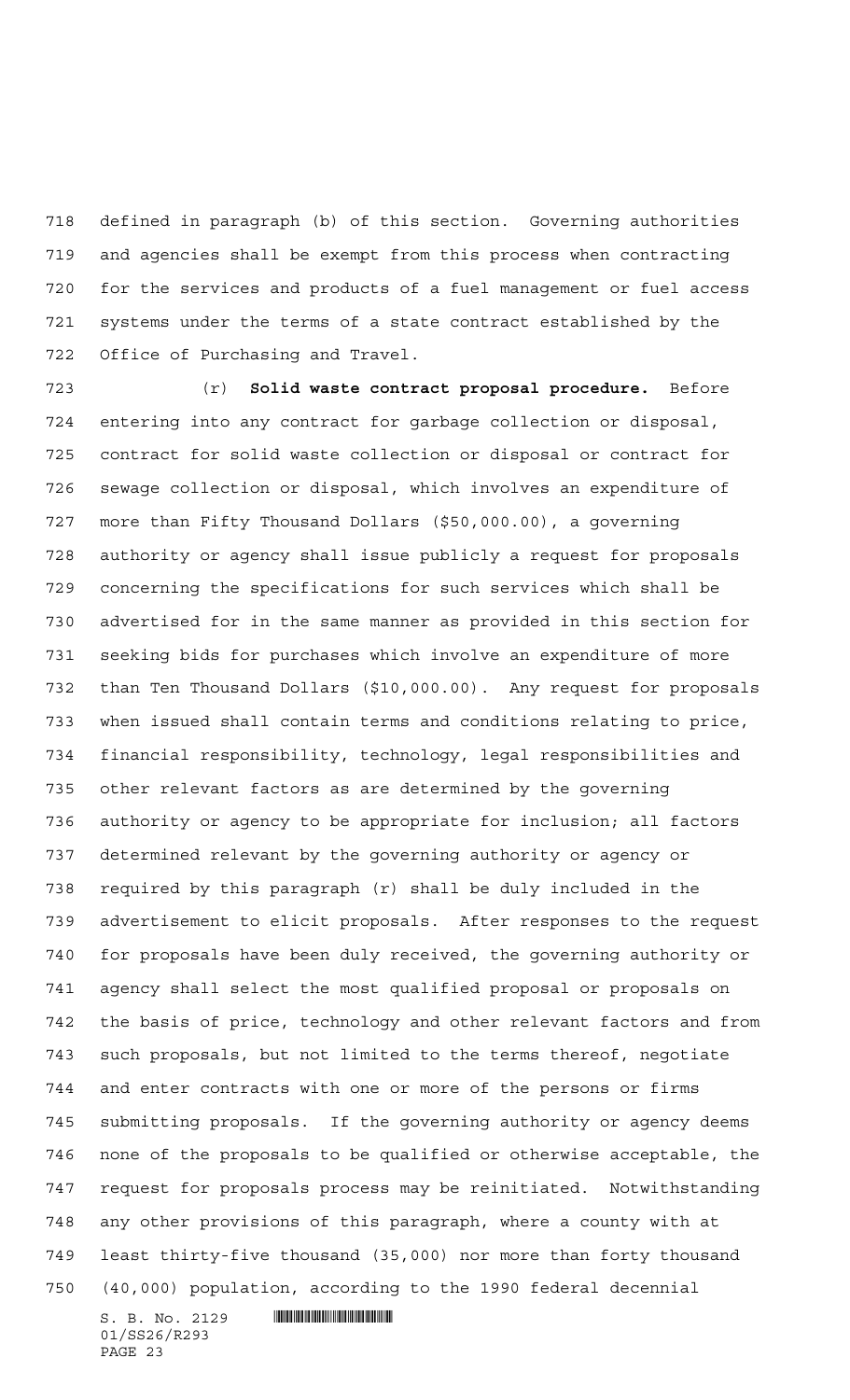census, owns or operates a solid waste landfill, the governing authorities of any other county or municipality may contract with the governing authorities of the county owning or operating the landfill, pursuant to a resolution duly adopted and spread upon the minutes of each governing authority involved, for garbage or solid waste collection or disposal services through contract negotiations.

 (s) **Minority set aside authorization.** Notwithstanding any provision of this section to the contrary, any agency or governing authority, by order placed on its minutes, may, in its discretion, set aside not more than twenty percent (20%) of its anticipated annual expenditures for the purchase of commodities from minority businesses; however, all such set-aside purchases shall comply with all purchasing regulations promulgated by the Department of Finance and Administration and shall be subject to bid requirements under this section. Set-aside purchases for which competitive bids are required shall be made from the lowest and best minority business bidder. For the purposes of this paragraph, the term "minority business" means a business which is owned by a majority of persons who are United States citizens or permanent resident aliens (as defined by the Immigration and Naturalization Service) of the United States, and who are Asian, Black, Hispanic or Native American, according to the following definitions:

 (i) "Asian" means persons having origins in any of the original people of the Far East, Southeast Asia, the Indian subcontinent, or the Pacific Islands.

 (ii) "Black" means persons having origins in any black racial group of Africa.

 (iii) "Hispanic" means persons of Spanish or Portuguese culture with origins in Mexico, South or Central America, or the Caribbean Islands, regardless of race.